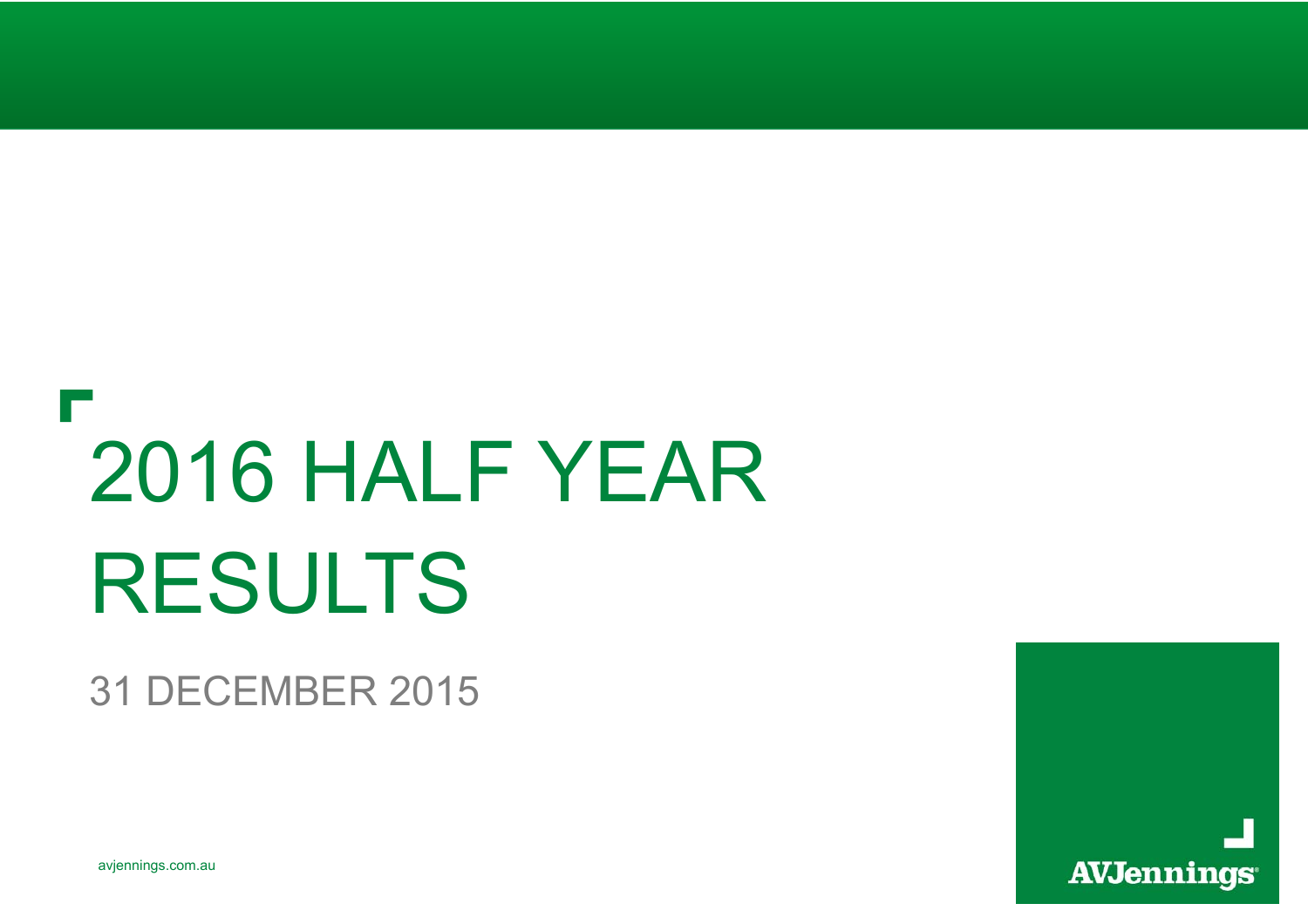# CONTENTS

|           | <b>HIGHLIGHTS</b>                           |    |
|-----------|---------------------------------------------|----|
|           | <b>RESULTS</b>                              |    |
|           | <b>BALANCE SHEET AND CAPITAL MANAGEMENT</b> |    |
| $\bullet$ | <b>BUSINESS MODEL AND STRATEGY</b>          |    |
| $\bullet$ | <b>SUMMARY OF LOCATIONS</b>                 | 17 |
| $\bullet$ | <b>MARKET AND PROJECT UPDATE</b>            | 18 |
|           | <b>INDUSTRY AND COMPANY OUTLOOK</b>         | 24 |
|           | <b>APPENDICES</b>                           |    |

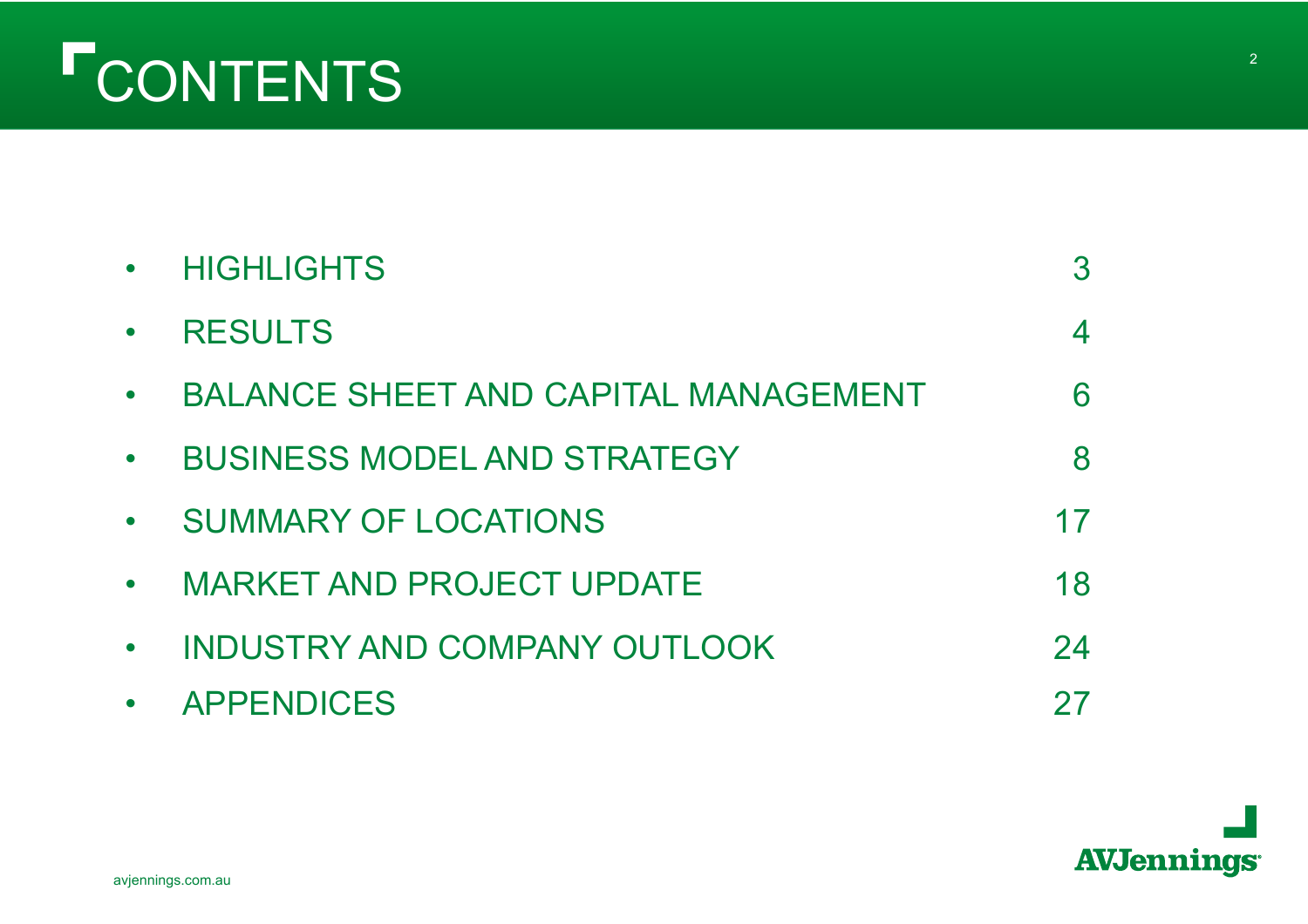| <b>STRONG</b><br><b>FINANCIALS</b>                                                                                                     | <b>OPERATING</b><br><b>MOMENTUM</b>                                                                                                                                                                                          | <b>CAPITAL</b><br><b>MANAGEMENT</b><br><b>INITIATIVES</b>                                                                                                                                                                               | FY16 OUTLOOK                                                                                                                        |
|----------------------------------------------------------------------------------------------------------------------------------------|------------------------------------------------------------------------------------------------------------------------------------------------------------------------------------------------------------------------------|-----------------------------------------------------------------------------------------------------------------------------------------------------------------------------------------------------------------------------------------|-------------------------------------------------------------------------------------------------------------------------------------|
| Revenue +57.9% to<br>\$187.2 million<br>PBT +42.2% to<br>\$23.9 million<br>NPAT +39.2% to<br>\$16.5 million<br>NTA per share<br>\$0.89 | • NSW, QLD and<br><b>Auckland markets</b><br>strong<br>WIP up $5.5\%$ to<br>1,623 lots<br>Contract signings up<br>14.6% to 999 lots<br>Settlements up 5.2%<br>to 694 lots<br>Land under control<br>up 2.3% to 10,436<br>lots | 1.5 cents fully<br>franked dividend<br>announced (+50%<br>on 1H15)<br>New \$92 million<br>project funding<br>facility for 'Waterline<br>Place' approved<br>Strong and flexible<br>balance sheet<br>maintained - gearing<br>low at 22.9% | • FY16 target dividend<br>payout ratio<br>reaffirmed at 40-50%<br>of NPAT<br>Contract signings<br>1,800 to 2,100 lots<br>reaffirmed |

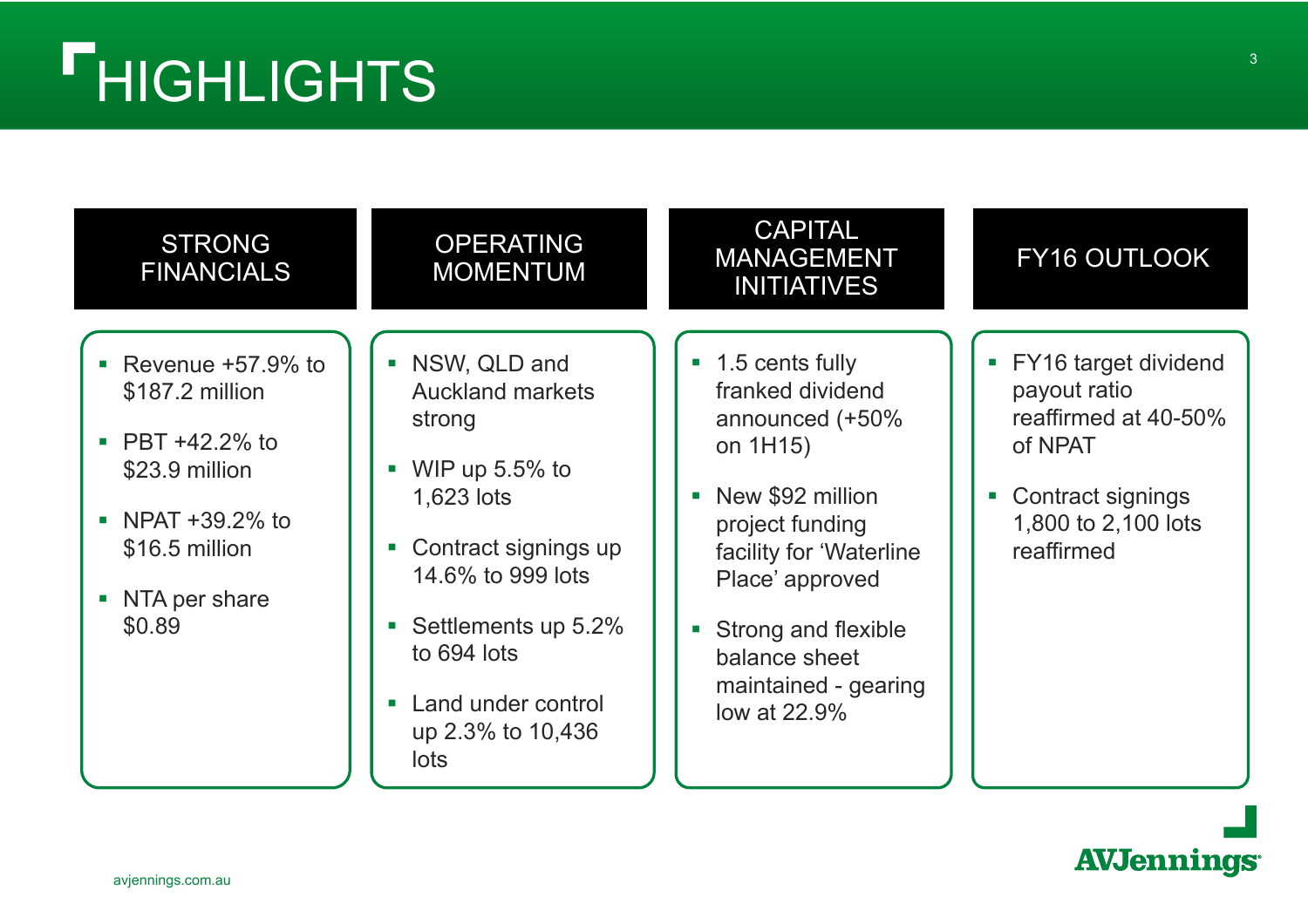# RESULTS

|                                           | <b>1H16</b> | <b>1H15</b> | $\frac{9}{6}$<br><b>Change</b> | 2H15       | <b>TOTAL</b><br><b>FY15</b> | 1H14     | 2H14       | <b>TOTAL</b><br>FY14 |
|-------------------------------------------|-------------|-------------|--------------------------------|------------|-----------------------------|----------|------------|----------------------|
| <b>Revenues:</b>                          | \$187.2m    | \$118.5m    | $+57.9%$                       | \$199.4m   | \$317.9m                    | \$104.3m | \$146.3m   | \$250.6m             |
| <b>Statutory Profit before Tax:</b>       | \$23.9m     | \$16.8m     | $+42.2%$                       | \$31.4m    | \$48.2m\$                   | \$12.5m  | \$14.5m    | \$27.0m              |
| <b>Statutory Profit after Tax:</b>        | \$16.5m     | \$11.9m     | $+39.2%$                       | \$22.5m    | \$34.4m                     | \$8.4m   | \$10.4m    | \$18.8m              |
| <b>Gross Margins:</b>                     | 23.6%1      | 26.9%       | $-3.3pp$                       | 26.8%      | 26.8%                       | 22.5%    | 21.5%      | 21.9%                |
| <b>Inventory Provision Write</b><br>Back: |             |             |                                |            |                             |          |            |                      |
| - After tax                               | \$2.6m      | \$2.6m      | 0%                             | <b>NIL</b> | \$2.6m                      | \$3.6m   | <b>NIL</b> | \$3.6m               |
| NTA:                                      | \$341.4m    | \$317.4m    | 7.5%                           | \$334.5m   | \$334.5m                    | \$301.9m | \$313.0m   | \$313.0m             |
| NTA per share:                            | \$0.89      | \$0.83      | 7.3%                           | \$0.88     | \$0.88                      | \$0.79   | \$0.81     | \$0.81               |
| EPS (cents per share)                     | 4.3         | 3.1         | $+38.8%$                       | 5.9        | 9.0                         | 2.2      | 2.7        | 4.9                  |

1. Underlying project margins increased. The decrease from 26.9% in 1H15 to 23.6% in 1H16 was due to significantly higher management fees in relation to joint ventures included in 1H15.



avjennings.com.au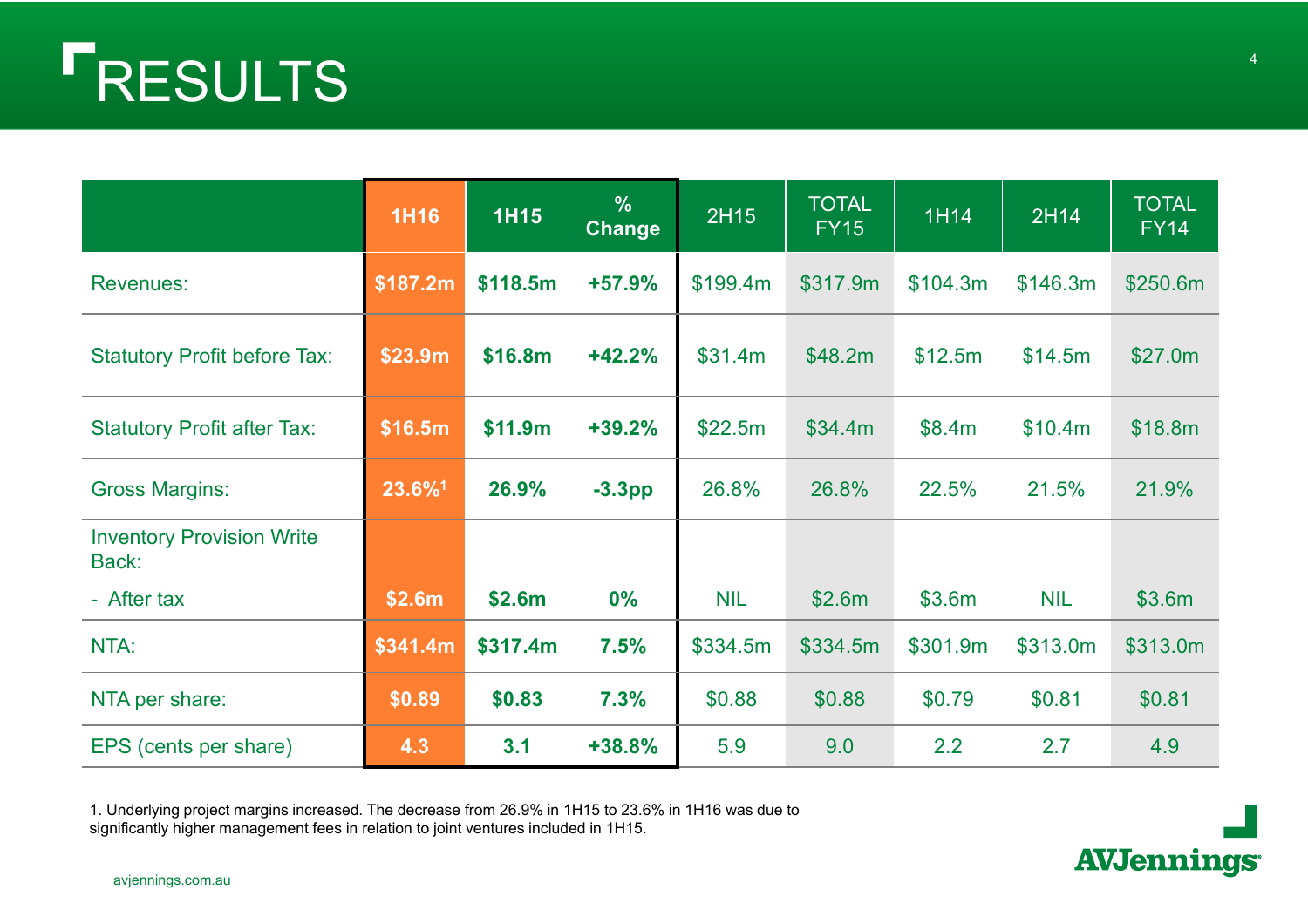# RESULTS





- L. Strong result reflects accelerated production, higher sales and more settlements in most localities
- $\mathcal{L}_{\mathcal{A}}$  Standout contributors were New South Wales, Queensland with New Zealand contribution weighted to second half
- Proactive decisions on project delivery and product mix enabled us to capitalise on the strength of our markets

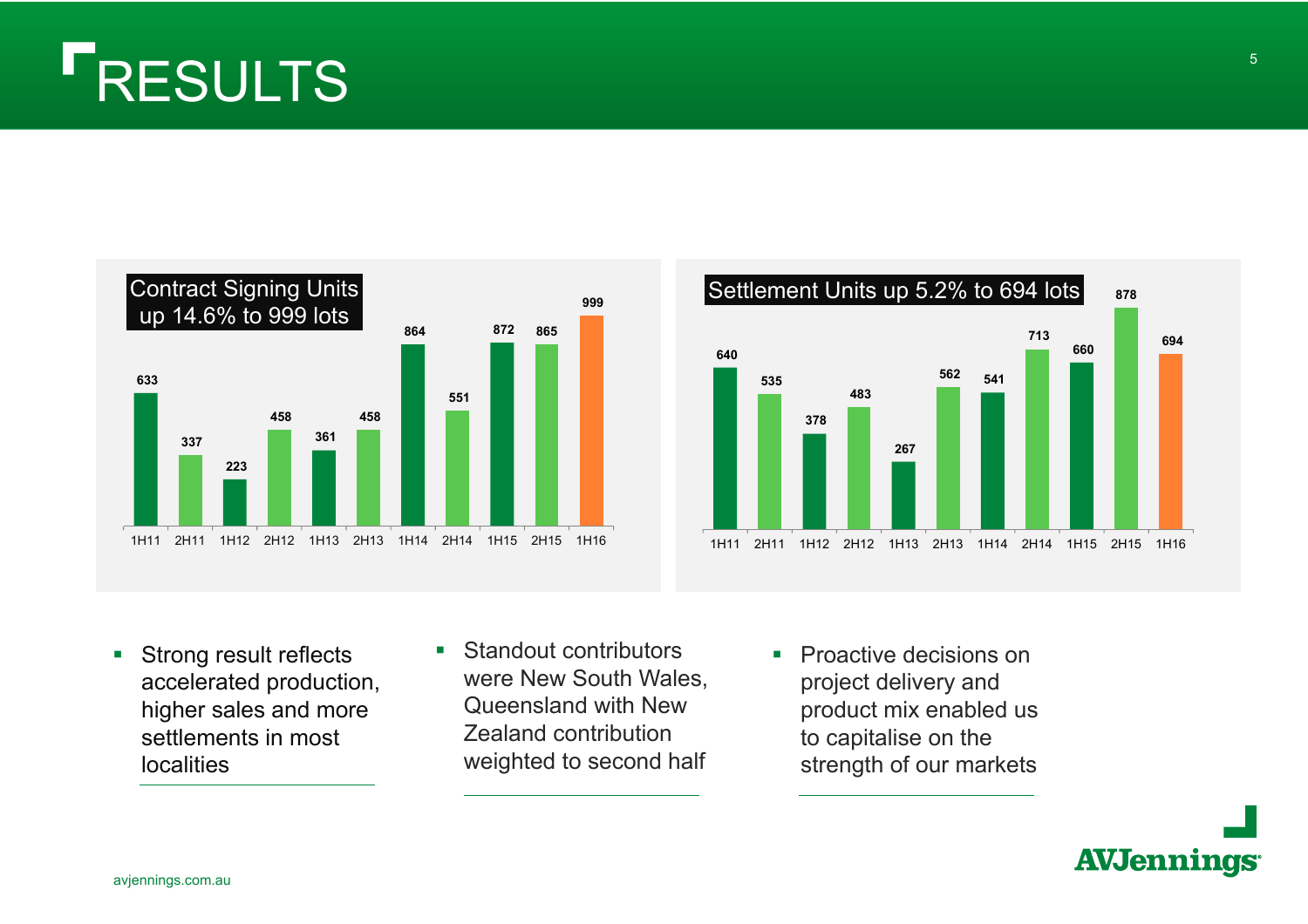# BALANCE SHEET AND CAPITAL MANAGEMENT

- $\mathcal{L}_{\mathcal{A}}$  Fully franked interim dividend of 1.5 cents per share to be paid in April 2016 (1.0 cent per share was paid in April 2015)
- $\overline{\phantom{a}}$ Full year dividend payout range of 40-50.0% of profit after tax affirmed
- $\overline{\phantom{a}}$  Gearing (net debt/total assets) remains low at 22.9% (total net debt \$154.6 million). Whilst higher than the position at 30 June 2015 (13.6%) and 31 December 2014: (17.9%) the increase reflects seasonal build-up in production and new acquisitions including:
	- $\mathcal{L}_{\mathcal{A}}$ land parcels at Spring Farm, Sydney (540 lots)
	- a, acquisition of remaining 50.0% interest in 'Argyle at Elderslie', NSW
	- I. land parcel at Buckley B Precinct Stages 2B/4, Hobsonville Point, New Zealand
	- I. land parcel at Bridgeman Downs, Brisbane (approx. 60 lots)
- $\mathcal{L}_{\mathcal{A}}$  The Company also continued its programme of diversifying and expanding its sources of funding by securing a project finance commitment of \$92 million for 'Waterline Place' at Williamstown, Victoria.

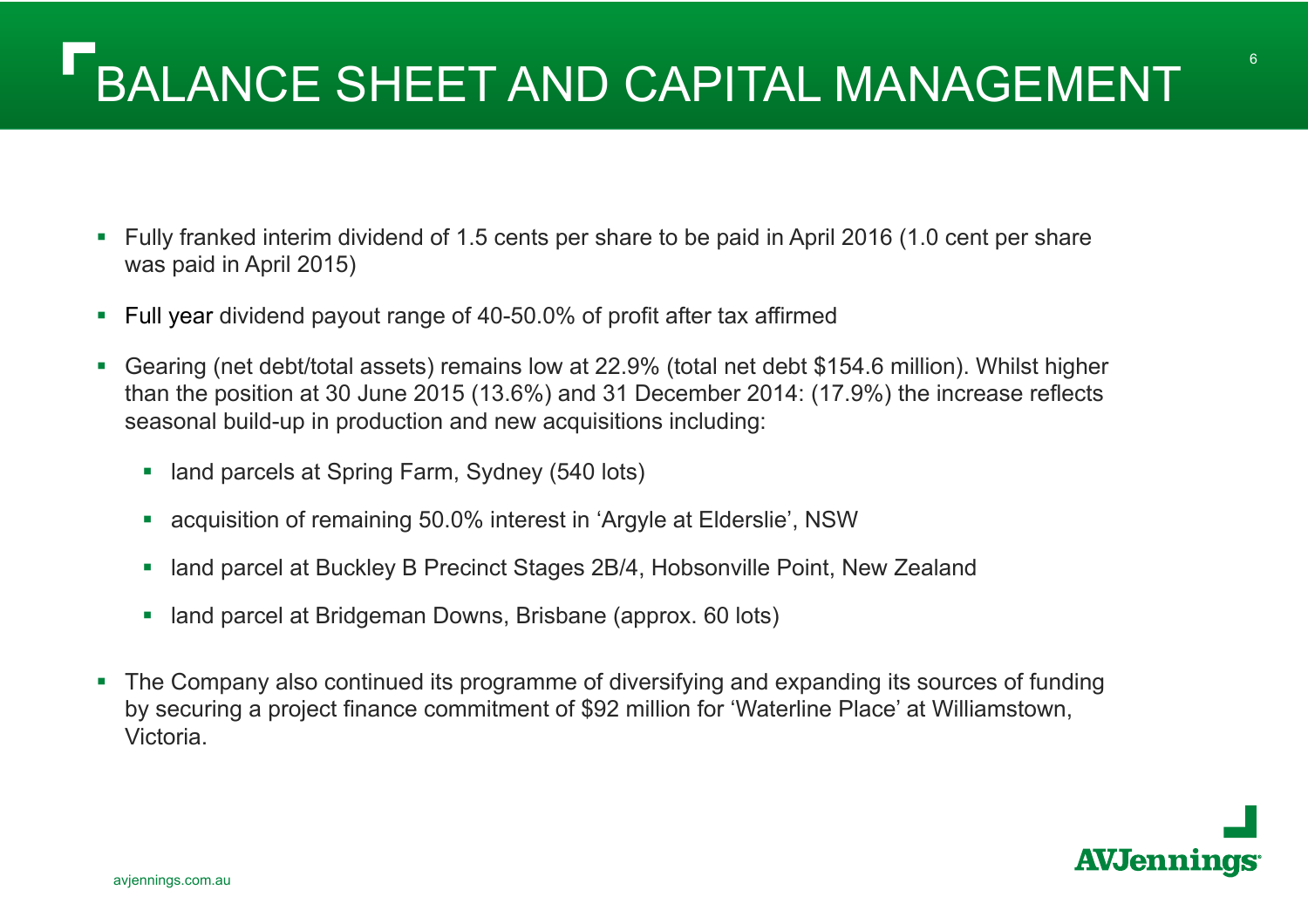- $\mathcal{L}_{\mathcal{A}}$  Land only, terraces and town-homes, detached dwellings, low - medium rise apartments
- **Horizontal development emphasis means** shorter working capital cycle

#### TYPICAL PRODUCTION TIMELINE – RETAIL SALES

|              |                                | <b>LAND DEVELOPMENT PHASE</b>                                    |                |                 |                                |                                                                                               |   |   | HOME CONSTRUCTION PHASE                                                           |    |    |                          |    |                                                                                                                         |
|--------------|--------------------------------|------------------------------------------------------------------|----------------|-----------------|--------------------------------|-----------------------------------------------------------------------------------------------|---|---|-----------------------------------------------------------------------------------|----|----|--------------------------|----|-------------------------------------------------------------------------------------------------------------------------|
| <b>MONTH</b> | $\overline{2}$                 | 3                                                                | $\overline{4}$ | $5\overline{)}$ | $6\phantom{1}$                 | $\cdot \cdot \cdot 7$                                                                         | 8 | 9 | 10 <sup>°</sup>                                                                   | 11 | 12 | 13                       | 14 | 15                                                                                                                      |
|              | <b>Civil Works</b><br>Commence | Land only<br>sales<br>commence<br>once civils<br>50%<br>complete |                |                 | <b>Civil works</b><br>complete | Cash<br>settlements<br>typically<br>occur within<br>one month of<br>civil works<br>completion |   |   |                                                                                   |    |    |                          |    |                                                                                                                         |
|              |                                |                                                                  |                |                 |                                | <b></b>                                                                                       |   |   |                                                                                   |    |    |                          |    |                                                                                                                         |
|              |                                |                                                                  |                |                 |                                | Construction<br>commences                                                                     |   |   | <b>Built form</b><br>sales<br>commence<br>once<br>construction<br>50%<br>complete |    |    | Construction<br>complete |    | $\overline{\phantom{a}}$ Cash<br>settlements<br>typically<br>occur within<br>one month of<br>construction<br>completion |

### **AVJennings**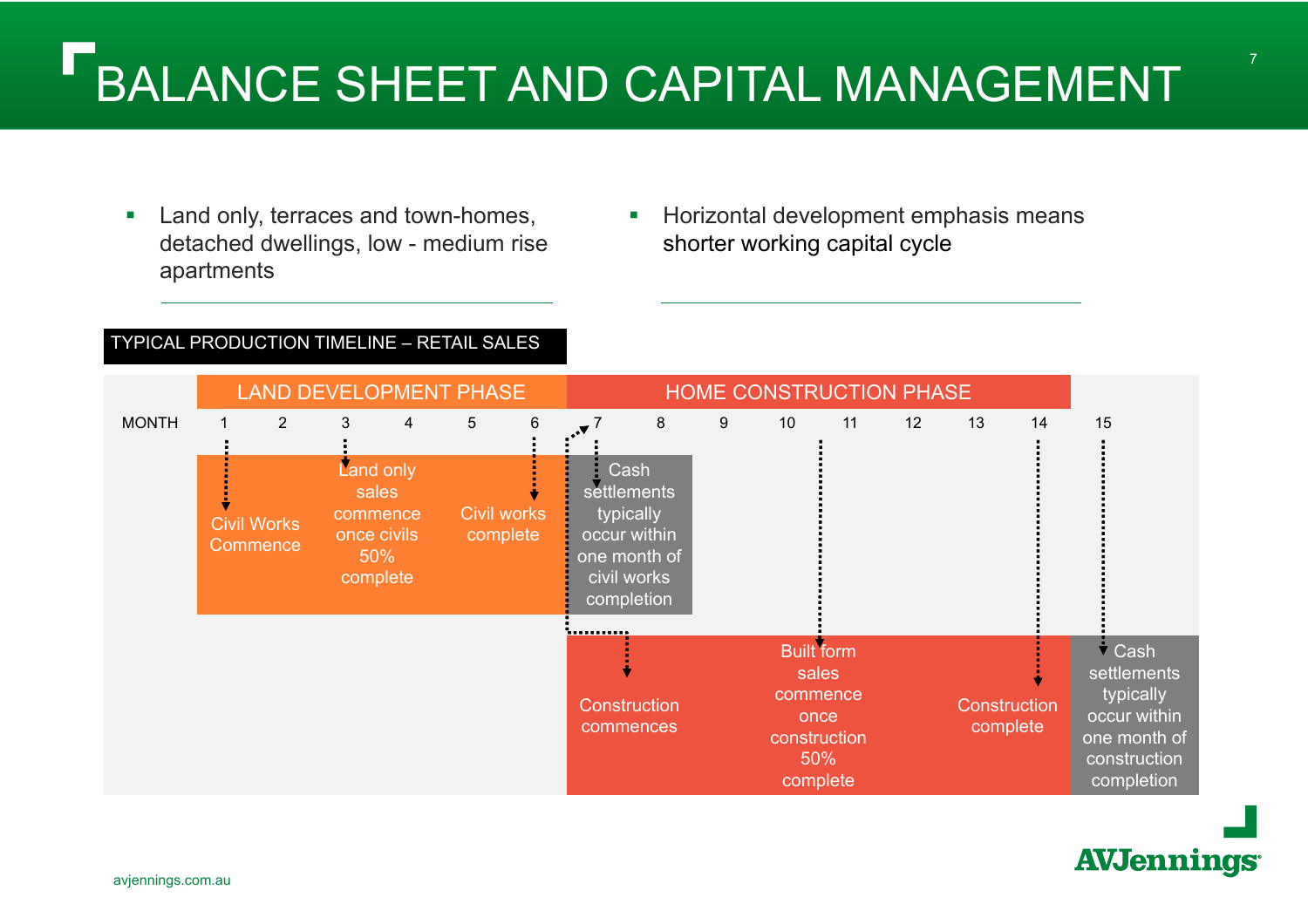### DRIVING STRONG RESULTS

WELL PLACED TO MEET CURRENT CHALLENGES & OPPORTUNITIES

### **SUSTAINABLE**



8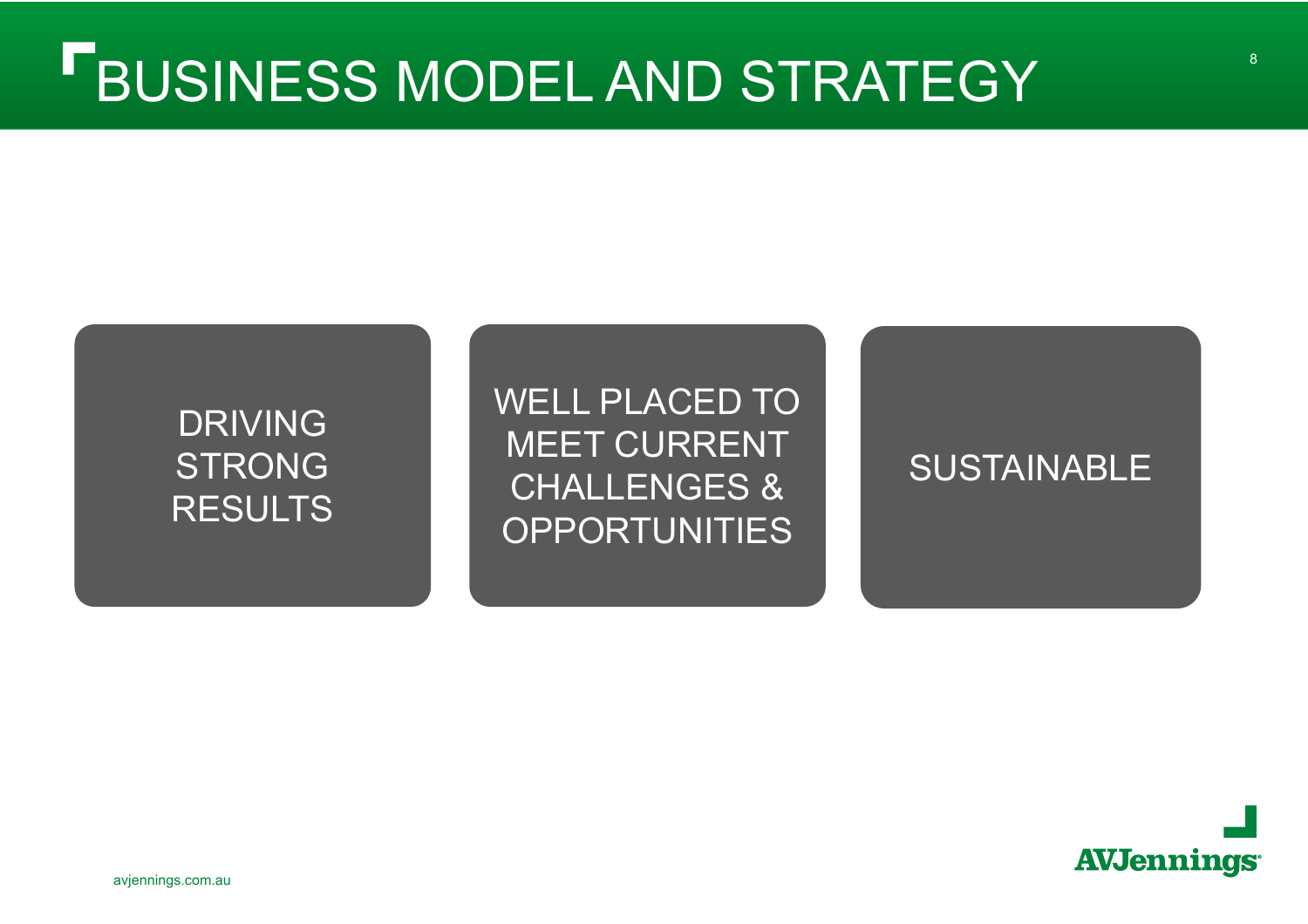1. Focus on Horizontal Residential Development

2. Integrated dwellings pre-planned and built on company owned/controlled land

3. Target stable, traditional customer profile

4. Volume driven, not price driven

5. Strong, sustainable business platform

6. Attractive, high quality product that is affordable



avjennings.com.au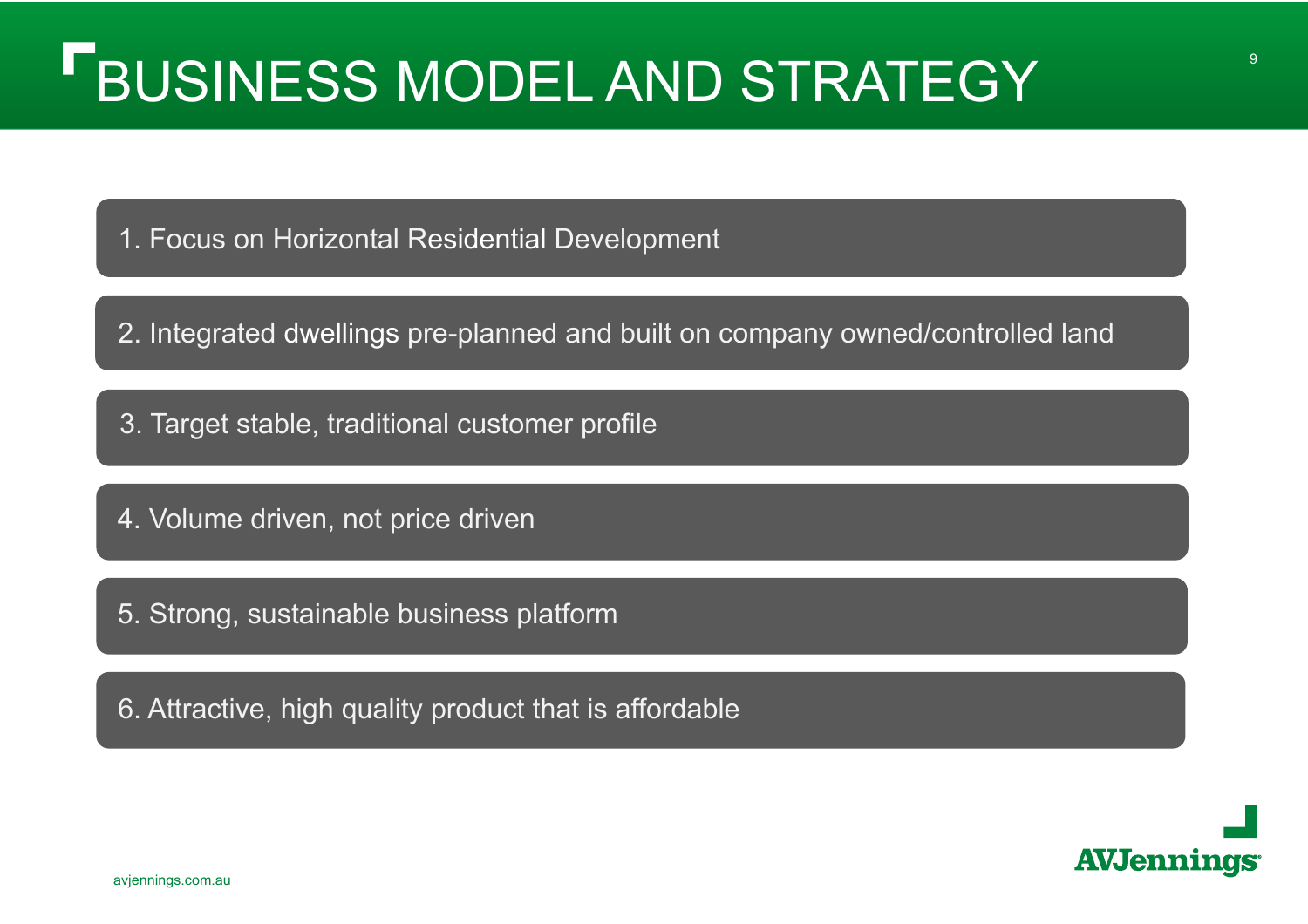### 1. Focus on Horizontal Residential Development



*Chart based on core business lines*

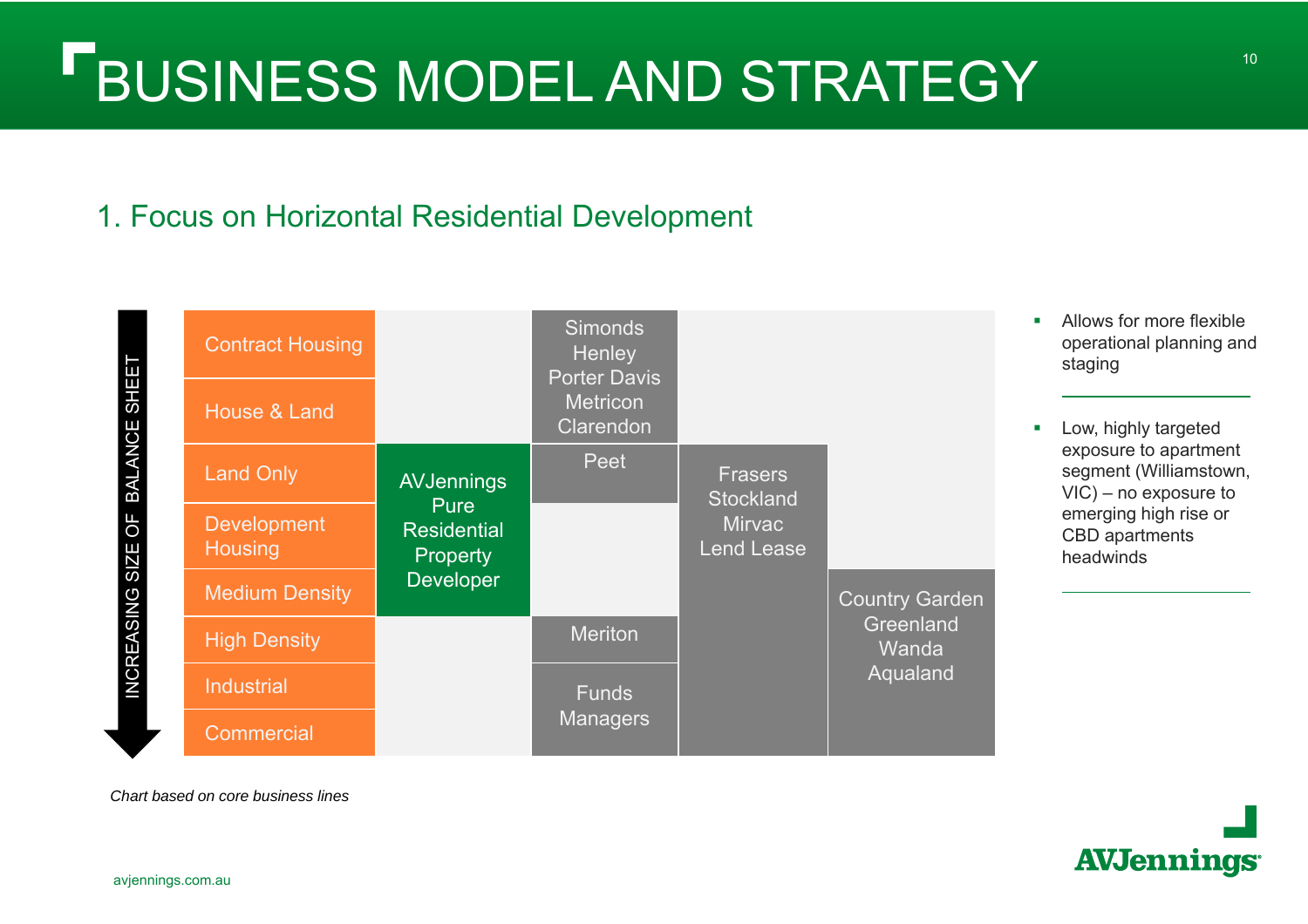### 1. Focus on Horizontal Residential Development

Pent-up dwelling demand remains unsatisfied and will take years to clear (especially in Sydney)

Traditional (detached/ town house/ low-rise) dwelling market remains robust and is under supplied in key markets such as Sydney and Melbourne



Sources: ABS, ANZ Research Dec 2015 Sources: ABS, ANZ Research Feb 2016

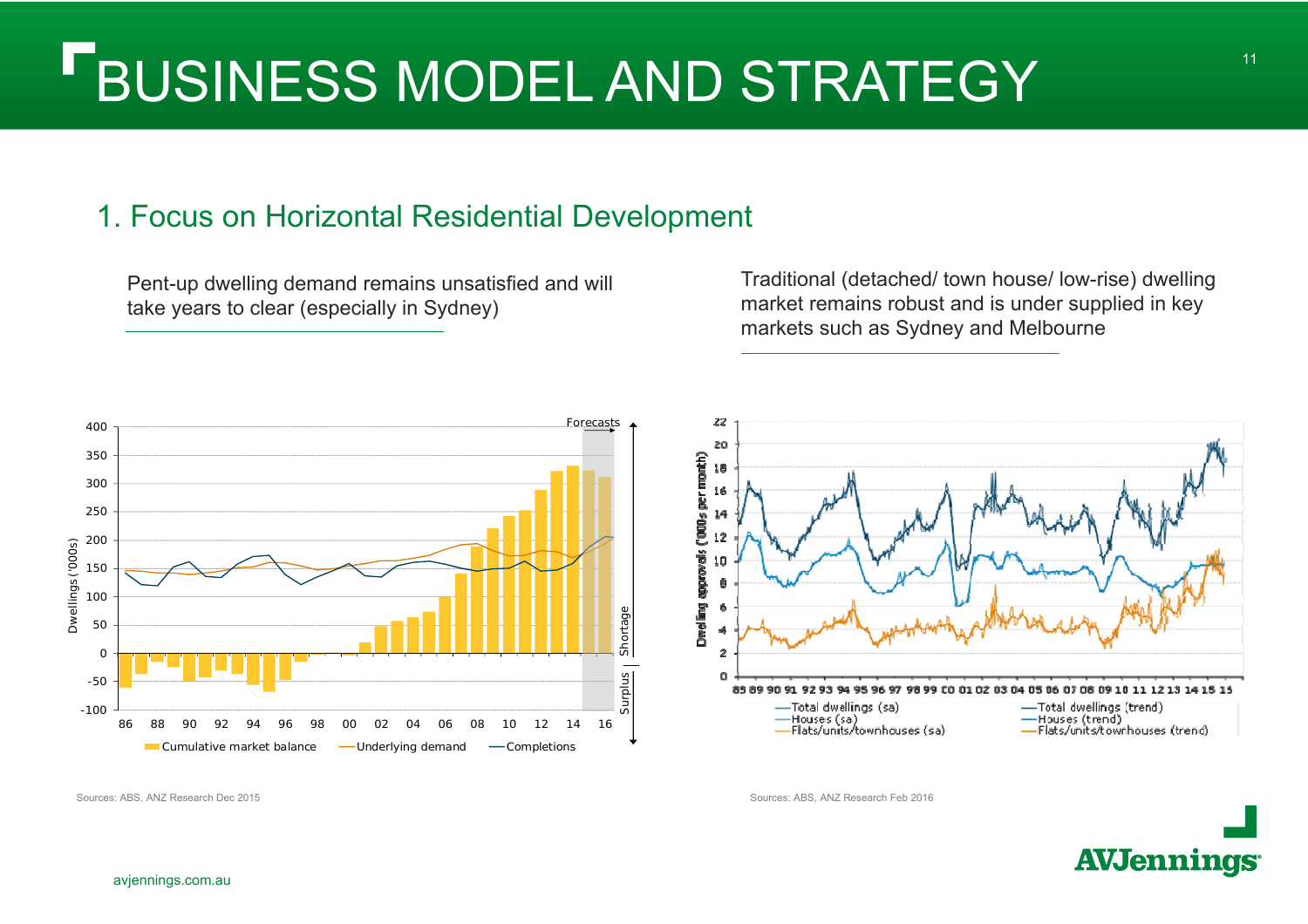2. Integrated dwellings pre-planned and built on company owned/controlled land

> COMMUNITY MATTERS – INTEGRATED HOUSING KEY TO DELIVERING THIS **VISION**

MOST EFFICIENT USE OF LAND (MAXIMISE YIELD THROUGH MIX OF DWELLINGS)

TURNKEY SALES OF COMPLETED HOMES MEETS CUSTOMER NEEDS AND LIMITS VARIATION RISK

WE PARTICIPATE IN THE DEEPEST PART OF THE RESIDENTIAL MARKET (TRADITIONAL HOUSING)

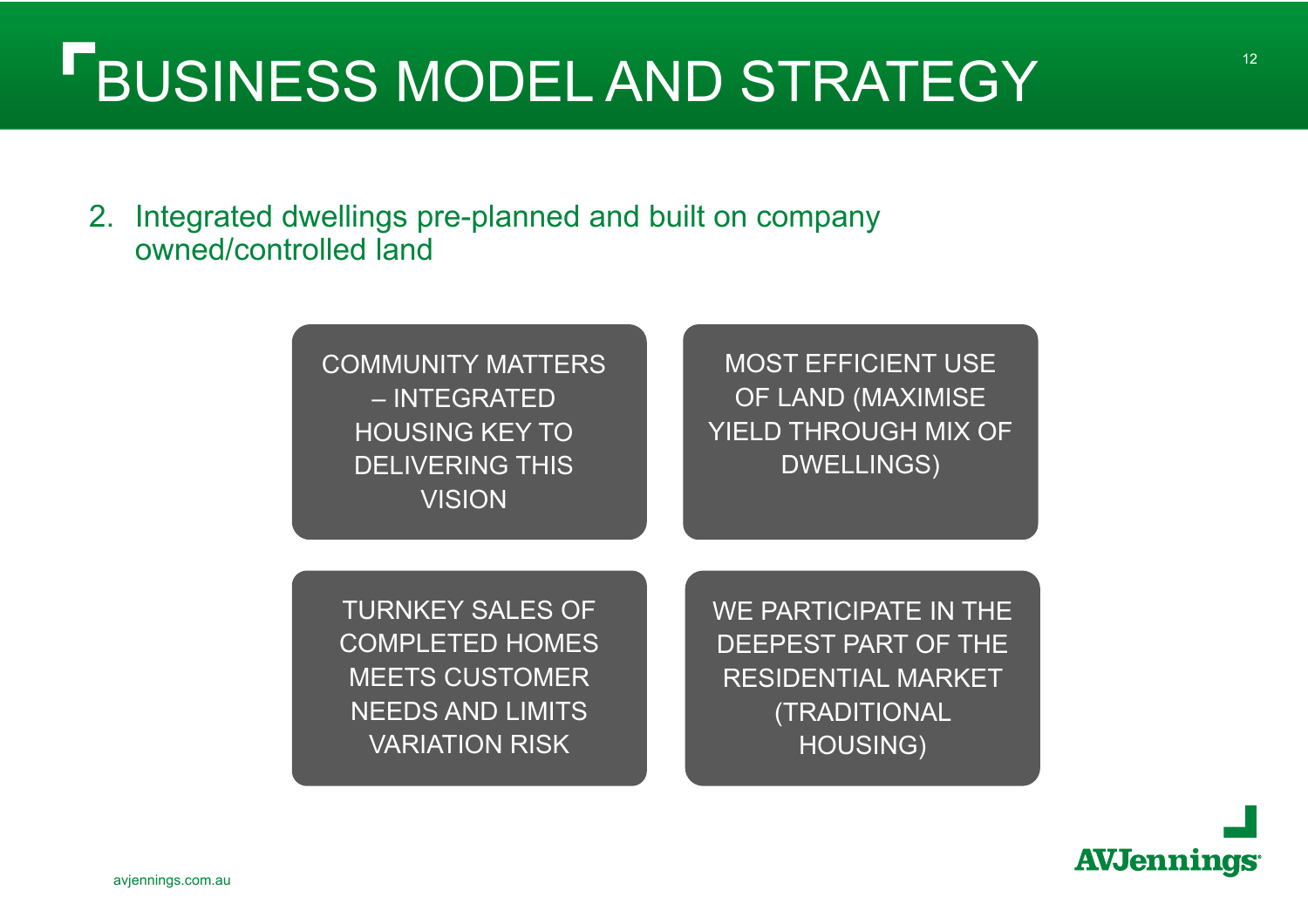3. Target stable, traditional customer profile

### AVJ CUSTOMER SEGMENTS



#### **BUSINESS**

Our B2B customers are contract home builders and others who buy our land.

This segment continues to grow and is an important indicator of overall confidence in our sector.

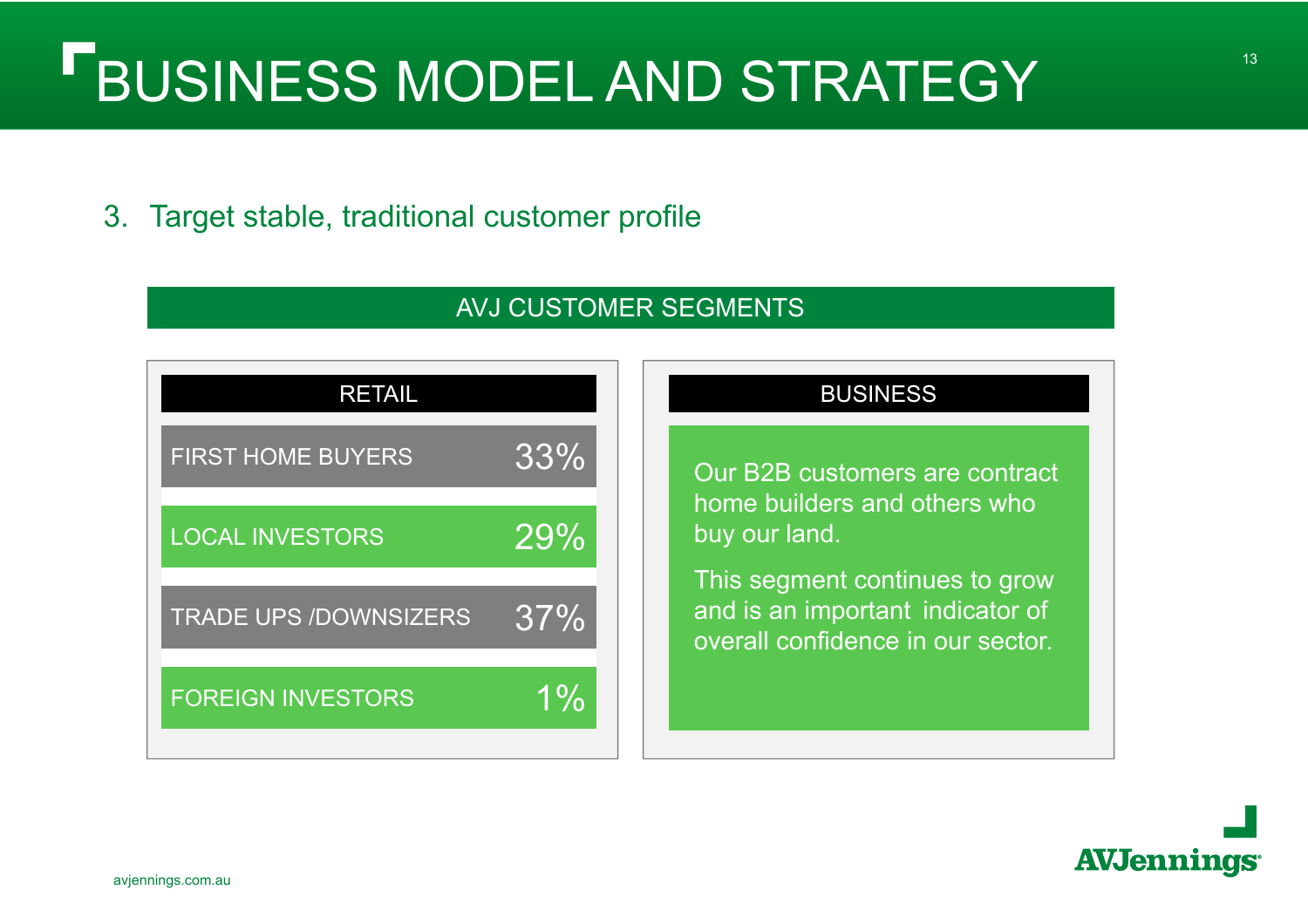### 4. Volume driven, not price driven

AVERAGE GROSS **MARGINS** REASONABLY STEADY THROUGHOUT THE CYCLE (LOW – HIGH 20% DEPENDING UPON PRODUCT MIX)

**CORPORATE** ADMINISTRATION COSTS FIXED (OVERHEAD EFFICIENCY IMPROVES AS REVENUE RISES)

VARIABLE COSTS LARGELY TIED TO PRODUCTION/REVENUE

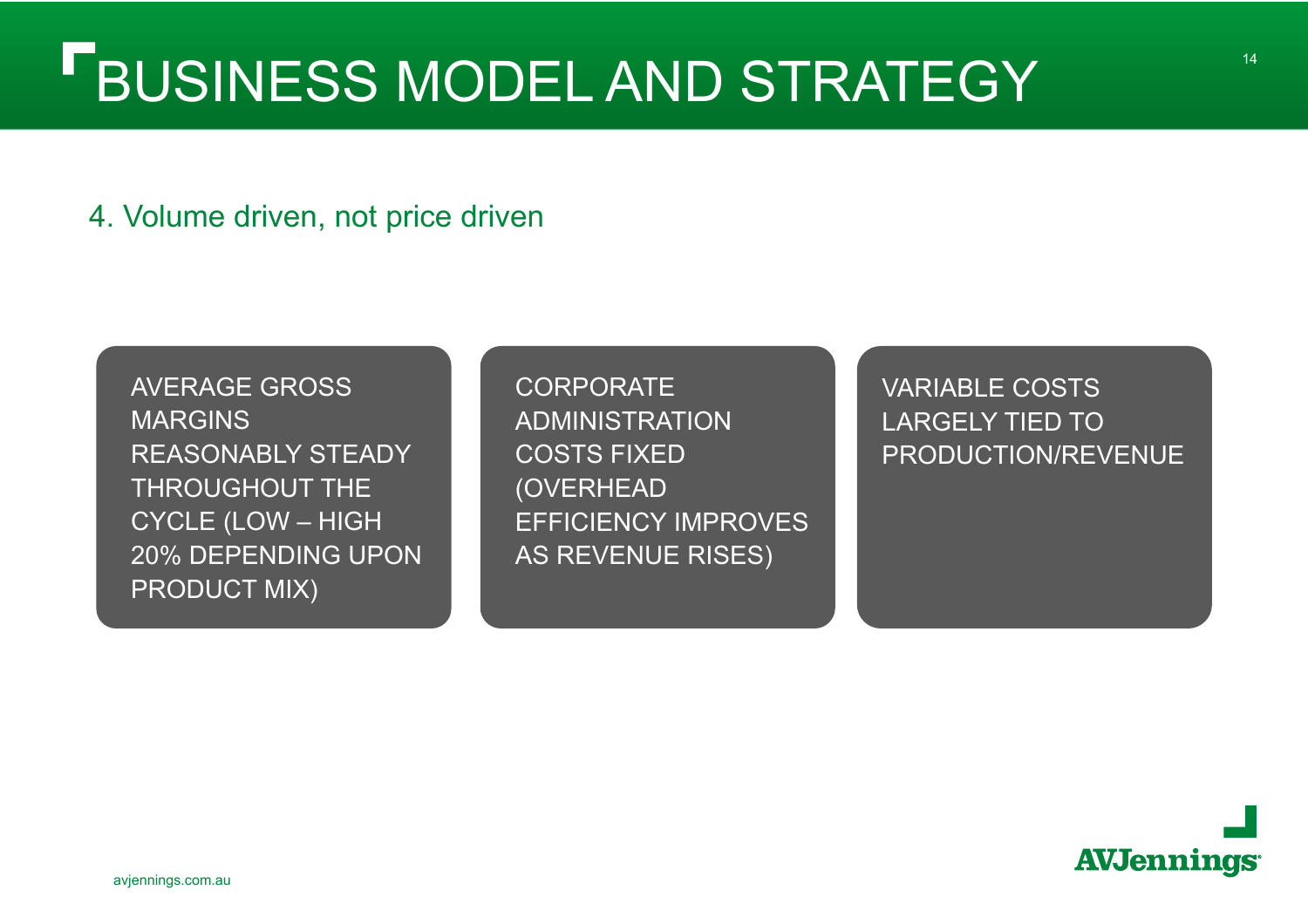### 5. Strong, sustainable business platform

### **STRENGTH OF AVJENNINGS** BRAND

- Customers continue to recognise the brand and what it stands for (trust, reliability, value and quality)
- Brand also strong with other stakeholders (suppliers, government, land owners, financial institutions)
- 1H16 saw the first significant investment in brand in many years and results are extremely positive
- **PEOPLE FOCUSSED** 
	- •Experienced management teams
- **STRONG INTERNAL SYSTEMS**
- GOOD CORPORATE GOVERNANCE SYSTEMS

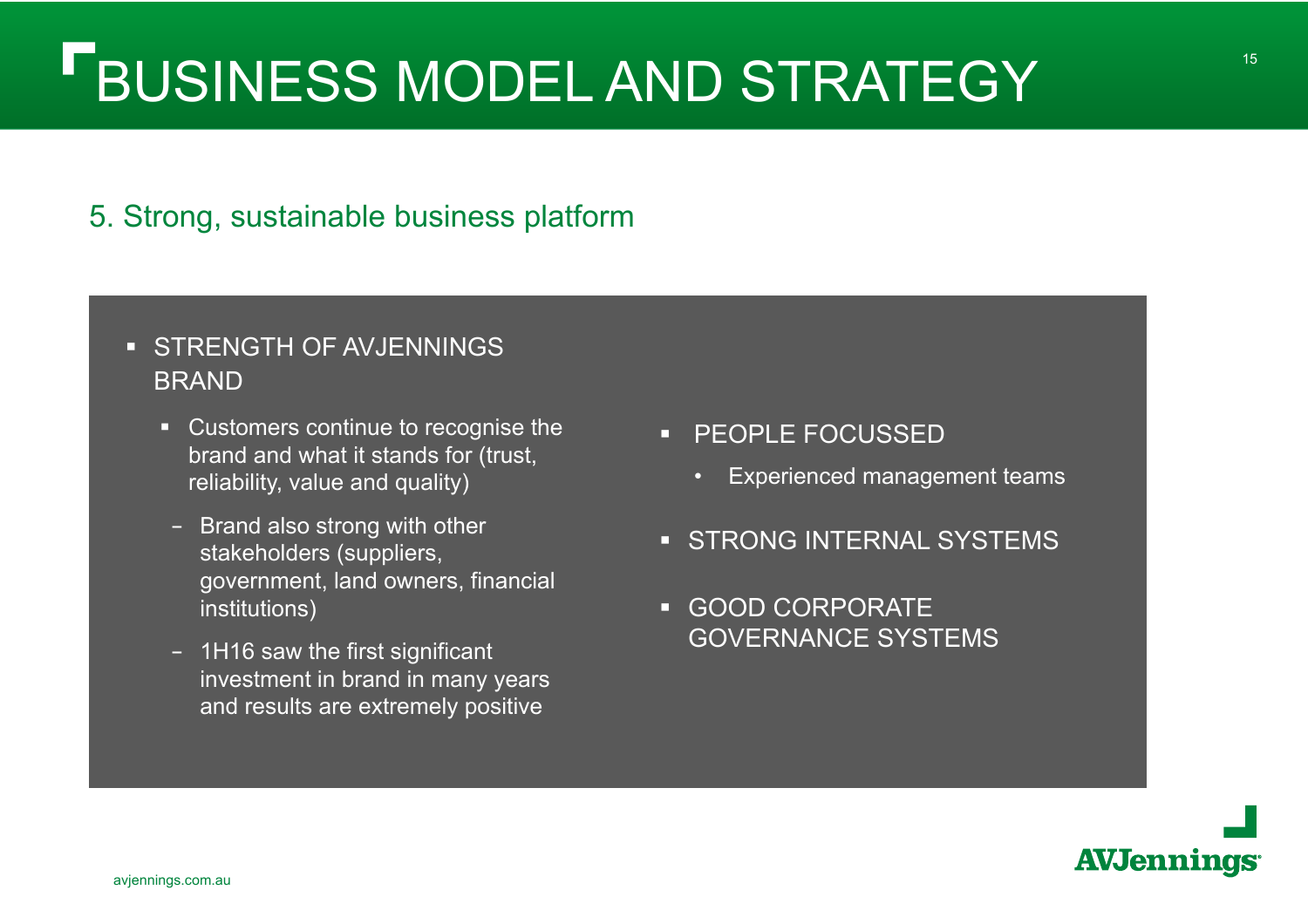### 6. Attractive, high quality product that is affordable

- T. Meeting affordability challenges is a central component of AVJ's strategy addressed through:
	- Control over built form
	- Maximising efficiency of land use
	- Good quality product
	- Understanding our customers needs
- $\mathcal{L}_{\mathcal{A}}$ Mortgage serviceability remains below historic peaks
- $\blacksquare$  Recent price escalation in some markets such as Sydney follows a long period of stagnation
- $\overline{\phantom{a}}$  Controls in our industry remain tight: no auctions; transparent and comparable pricing; banking controls.
- $\overline{\phantom{a}}$  Affordability issue directly related to taxing arrangements at all 3 levels of government
	- -GST applied to new housing
	- -Infrastructure levies
	- -Stamp duty
- $\blacksquare$  AVJ's average selling prices well below much publicised average prices for major cities



Overall capital city figures are the December 2015 quarter median prices for detached housing and town homes and have been sourced from Domain.com.au AVJennings figures are based on average selling price for the six months to December. Only town homes have been sold in Melbourne by AVJennings in the six months to December 2015. AVJennings Brisbane data includes sales from projects in the Sunshine Coast, Ipswich, and Gold Coast

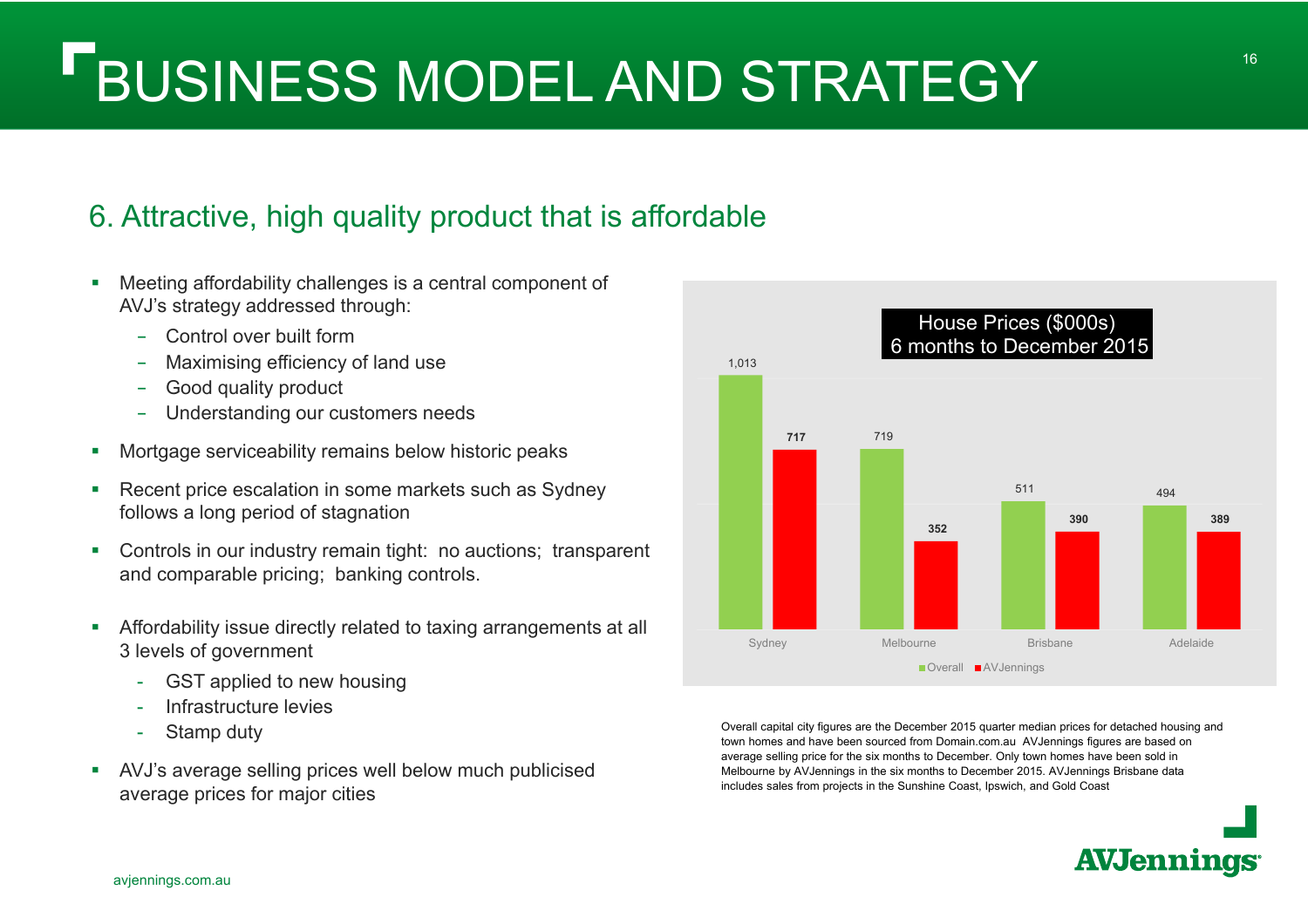# SUMMARY OF LOCATIONS

Diversified across largest Australian mainland capitals and Auckland to maximise opportunity and reduce concentration risk.



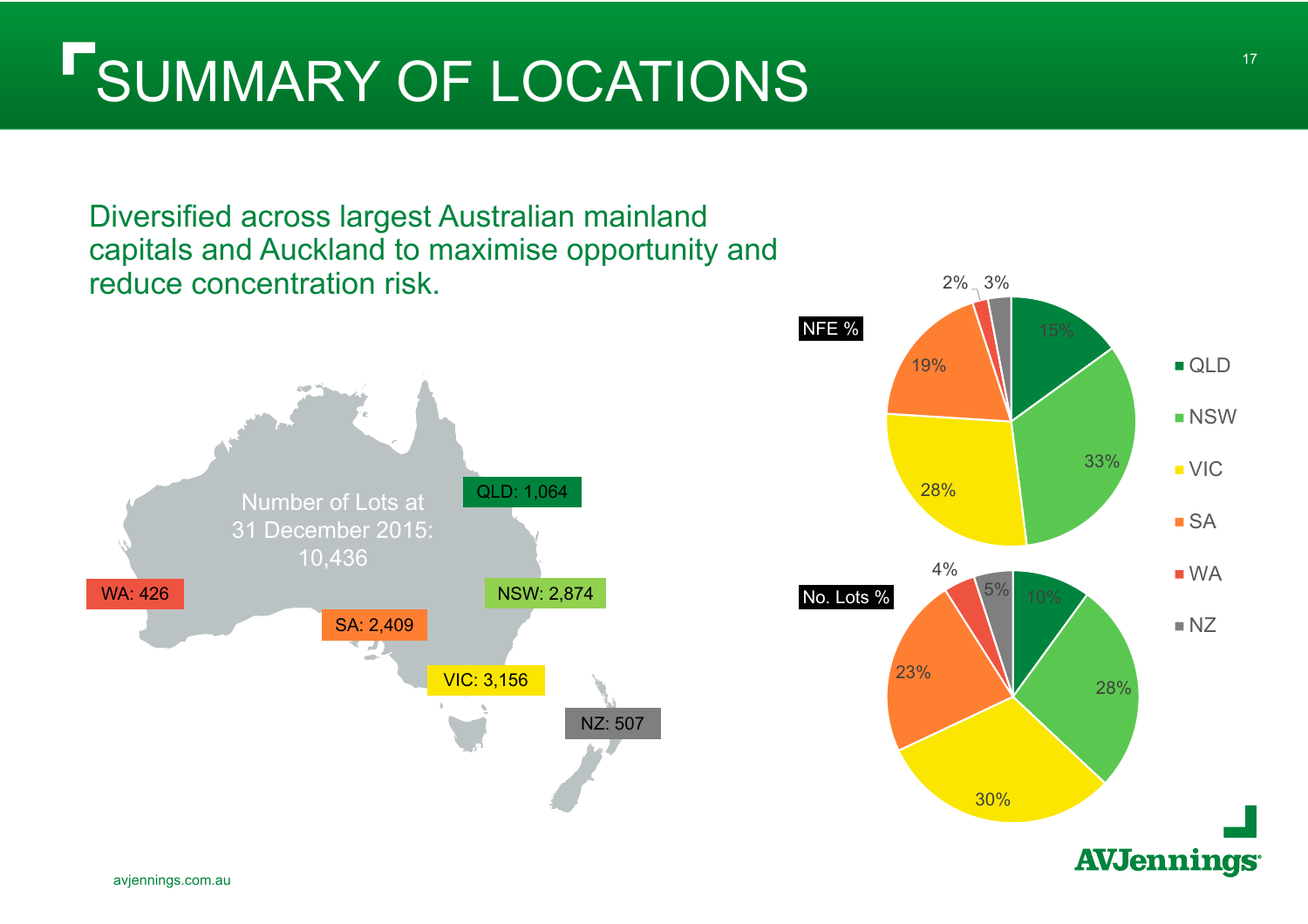#### NEW SOUTH WALES

- П Sydney is the strongest market in the country
- Ш Pent up demand and inadequate land supply fuelling activity
- П AVJ perspective:
	- Selling prices and input costs are firming, margins are stable
	- Increasing focus on accelerating land only sales

#### **QUEENSLAND**

- Г Brisbane, Caloundra and Coomera markets are rising
- L. AVJ perspective:
	- – Market demand currently dictates greater focus on built form over land only relative to other **States**
	- More investor purchasers than other States
	- Bethania now under development





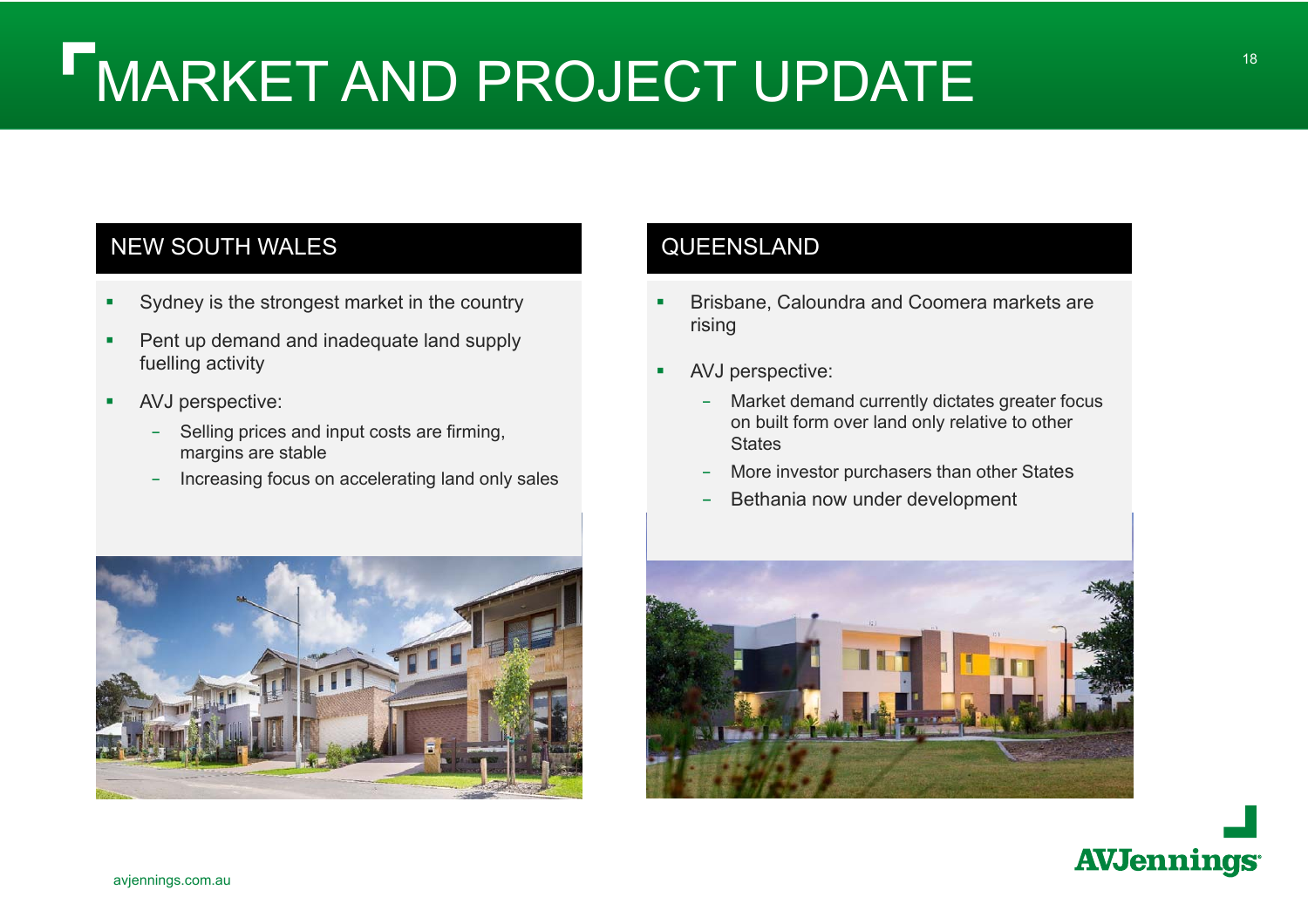#### NEW SOUTH WALES

| <b>PROJECT NAME</b>              | <b>REMAINING</b><br><b>NO. LOTS</b> |
|----------------------------------|-------------------------------------|
| Argyle, Elderslie                | 387                                 |
| Magnolia, Hamlyn Terrace         | 399                                 |
| Spring Farm (South)              | 221                                 |
| <b>Spring Farm (East)</b>        | 540                                 |
| Ravensworth Heights, Goulburn    | 75                                  |
| <b>Seacrest, Sandy Beach</b>     | 123                                 |
| <b>Arcadian Hills, Cobbitty</b>  | 496                                 |
| Lakes Edge, The Ponds            | 4                                   |
| <b>Boundary Road, Schofields</b> | 27                                  |
| Warnervale                       | 595                                 |
| <b>Residuals</b>                 | $\overline{7}$                      |
| <b>TOTAL</b>                     | 2,874                               |

#### QUEENSLAND

| <b>PROJECT NAME</b>              | <b>REMAINING</b><br><b>NO. LOTS</b> |
|----------------------------------|-------------------------------------|
| Halpine Lake, Mango Hill         | 151                                 |
| Creekwood, Caloundra             | 271                                 |
| Glenrowan, Mackay                | 177                                 |
| <b>Essington Rise, Leichardt</b> | 60                                  |
| Nottingham Square, Calamvale     | 9                                   |
| <b>Villaggio, Richlands</b>      | 52                                  |
| Parkside, Bethania               | 116                                 |
| Elysium, Noosa Heads             | 1                                   |
| Big Sky, Coomera                 | 167                                 |
| <b>Bridgeman Downs</b>           | 60                                  |
| <b>TOTAL</b>                     | 1,064                               |

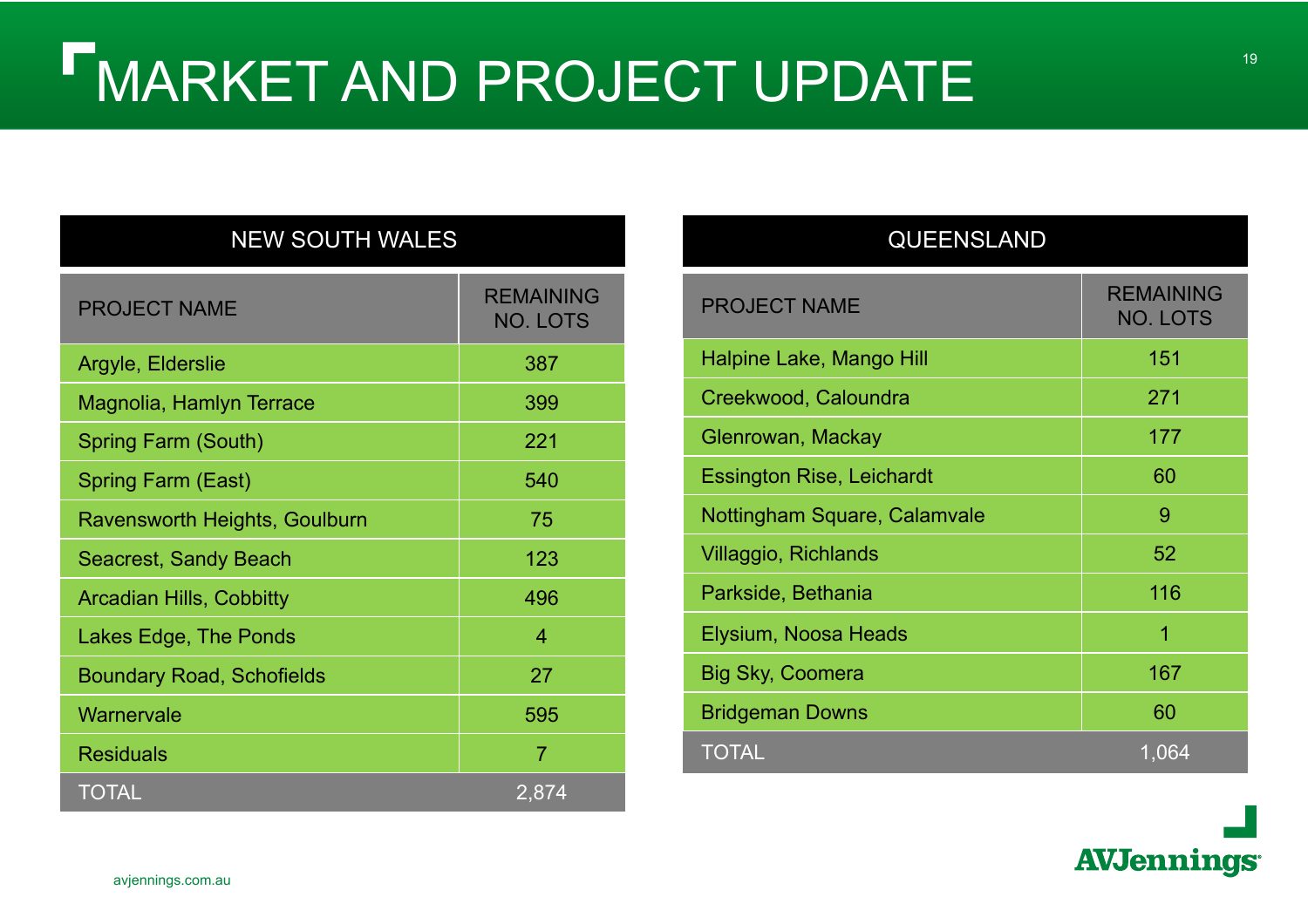### VICTORIA

- П Land supply and demand relatively balanced
- Ш Detached housing and land supply disconnected from inner-Melbourne apartments
- Ш AVJ perspective:
	- Greater focus on large scale communities relative to QLD and NSW
	- Results will be enhanced by 'Waterline Place' project first stage under construction and Wollert joint venture with AustralianSuper



### SOUTH AUSTRALIA

- Г Residential market relatively soft but State Government response positive
- Г AVJ perspective:
	- – 'St Clair' and 'Eyre' both long term projects that have achieved key milestones
	- Earnings buoyed as St Clair now wholly owned



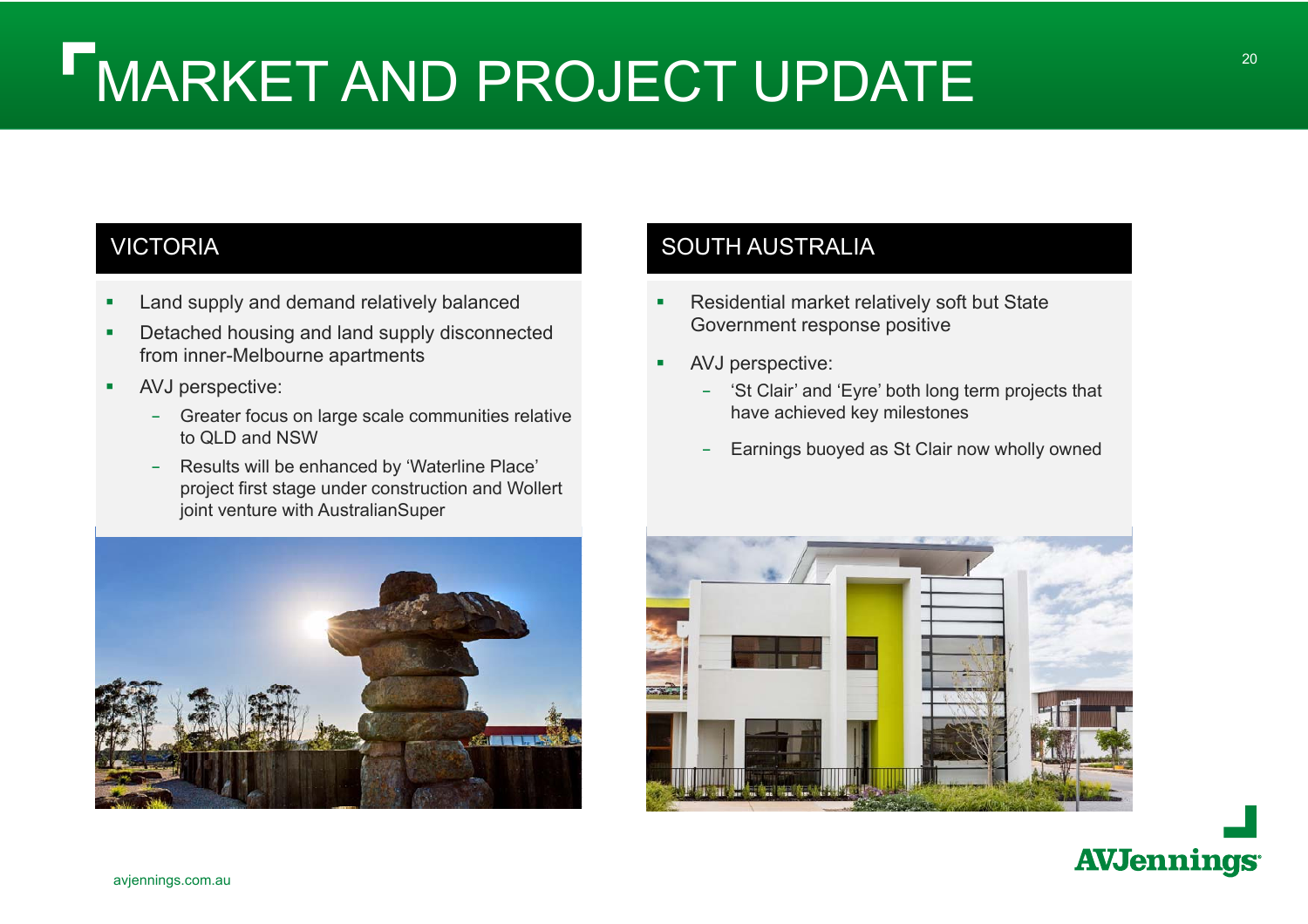| <b>VICTORIA</b>                      |                                     |  |  |  |  |  |  |  |
|--------------------------------------|-------------------------------------|--|--|--|--|--|--|--|
| <b>PROJECT NAME</b>                  | <b>REMAINING</b><br><b>NO. LOTS</b> |  |  |  |  |  |  |  |
| <b>Lyndarum North, Wollert</b>       | 151                                 |  |  |  |  |  |  |  |
| <b>Lyndarum, Epping North</b>        | 33                                  |  |  |  |  |  |  |  |
| <b>Arlington Rise, Portarlington</b> | 187                                 |  |  |  |  |  |  |  |
| <b>Hazelcroft, Doreen</b>            | 274                                 |  |  |  |  |  |  |  |
| <b>Waterline Place, Williamstown</b> | 691                                 |  |  |  |  |  |  |  |
| <b>Wollert JV</b>                    | 1,820                               |  |  |  |  |  |  |  |
| <b>TOTAL</b>                         | 3.156                               |  |  |  |  |  |  |  |

| <b>SOUTH AUSTRALIA</b>            |                                     |  |  |  |  |  |  |  |
|-----------------------------------|-------------------------------------|--|--|--|--|--|--|--|
| <b>PROJECT NAME</b>               | <b>REMAINING</b><br><b>NO. LOTS</b> |  |  |  |  |  |  |  |
| Pathways, Murray Bridge           | 53                                  |  |  |  |  |  |  |  |
| <b>River Breeze, Goolwa North</b> | 80                                  |  |  |  |  |  |  |  |
| <b>St Clair, Cheltenham</b>       | 606                                 |  |  |  |  |  |  |  |
| <b>Eyre at Penfield</b>           | 1,660                               |  |  |  |  |  |  |  |
| <b>Residuals</b>                  | 10                                  |  |  |  |  |  |  |  |
| TOTAL                             | 2,409                               |  |  |  |  |  |  |  |

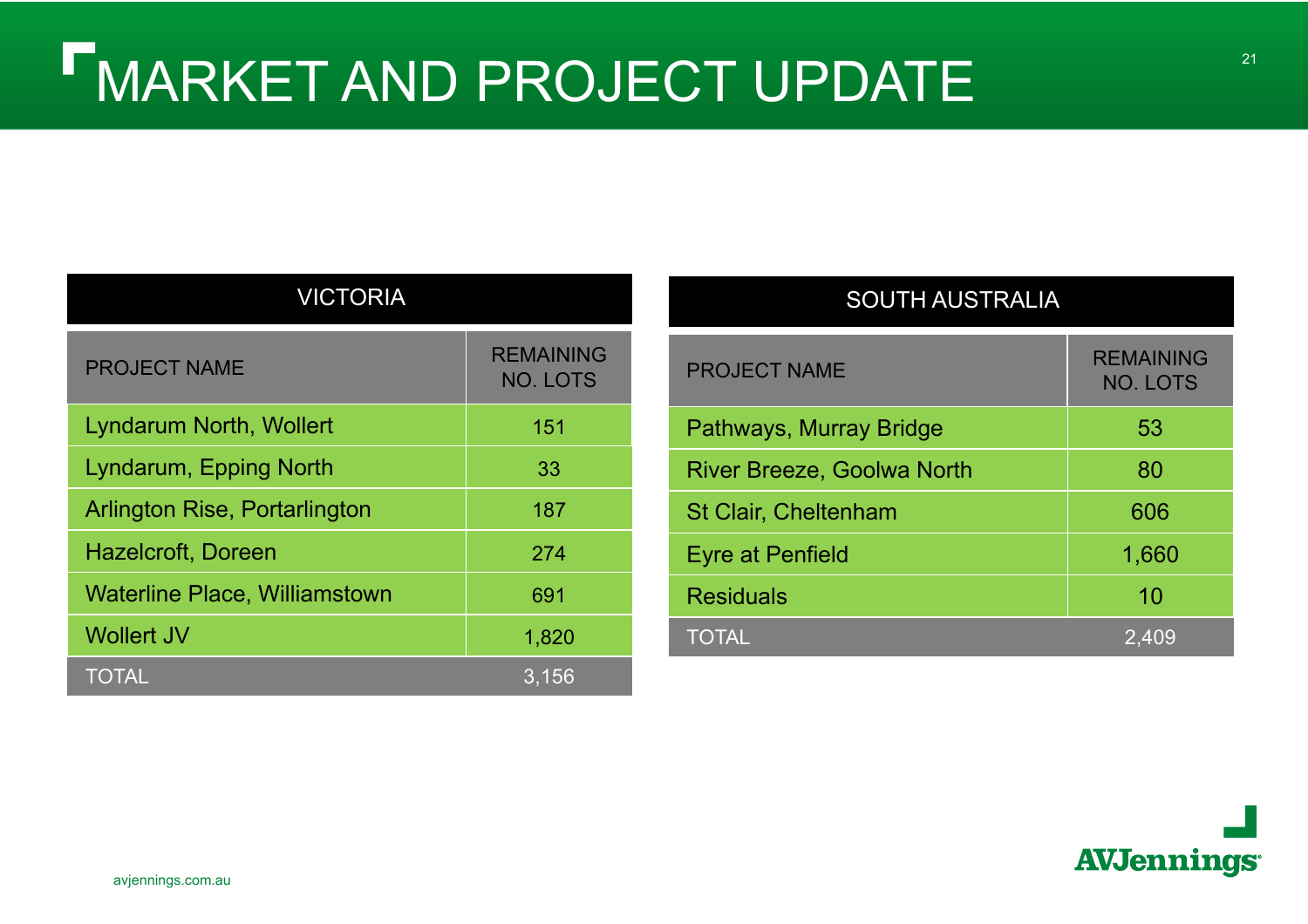### WESTERN AUSTRALIA

- П Overall economic outlook soft given the transition from resources
- П Residential market somewhat fragmented but good support for apartments in certain inner Perth suburbs remains
- П AVJ perspective:
	- Under \$10 million invested in four projects in Perth
	- Opportunity to maintain the brand, learn the market, build relationships and identify counter-cyclical acquisition opportunities



#### NEW ZEALAND

- П Auckland residential market very active and driven by:
	- pent up demand and positive net migration
	- affordability is a critical social issue
- AVJ perspective:
	- 'Hobsonville Point' is a flagship project
	- Purchase of Buckley B Precinct Stages 2B/4 increases scale by adding approximately 312 lots
	- Strong 1H contract signings achieved (195 lots)



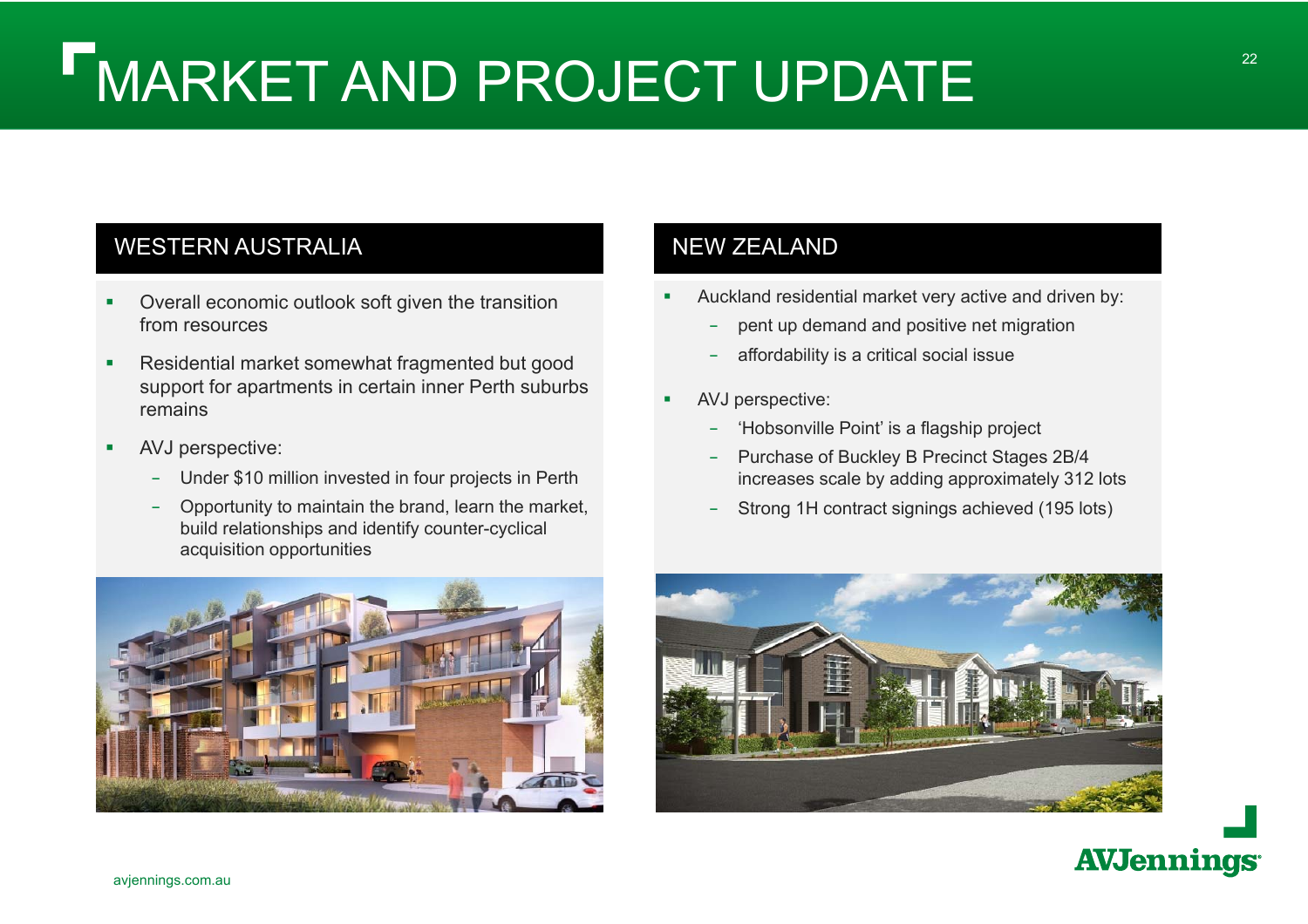| <b>WESTERN AUSTRALIA</b>      |                                     |  |  |  |  |  |  |  |
|-------------------------------|-------------------------------------|--|--|--|--|--|--|--|
| <b>PROJECT NAME</b>           | <b>REMAINING</b><br><b>NO. LOTS</b> |  |  |  |  |  |  |  |
| Indigo China Green, Subiaco   | 124                                 |  |  |  |  |  |  |  |
| Viridian China Green, Subiaco | 74                                  |  |  |  |  |  |  |  |
| The Heights Kardinya          | 111                                 |  |  |  |  |  |  |  |
| <b>Parkview, Ferndale</b>     | 46                                  |  |  |  |  |  |  |  |
| Viveash                       | 71                                  |  |  |  |  |  |  |  |
| <b>TOTAL LOTS</b>             | 426                                 |  |  |  |  |  |  |  |

| <b>NEW ZEALAND</b>                                        |                                     |
|-----------------------------------------------------------|-------------------------------------|
| <b>PROJECT NAME</b>                                       | <b>REMAINING</b><br><b>NO. LOTS</b> |
| <b>Hobsonville Point (Catalina</b><br>Precinct), Auckland | 195                                 |
| Hobsonville Point (Buckley B),<br>Auckland                | 312                                 |
| <b>TOTAL LOTS</b>                                         | 507                                 |

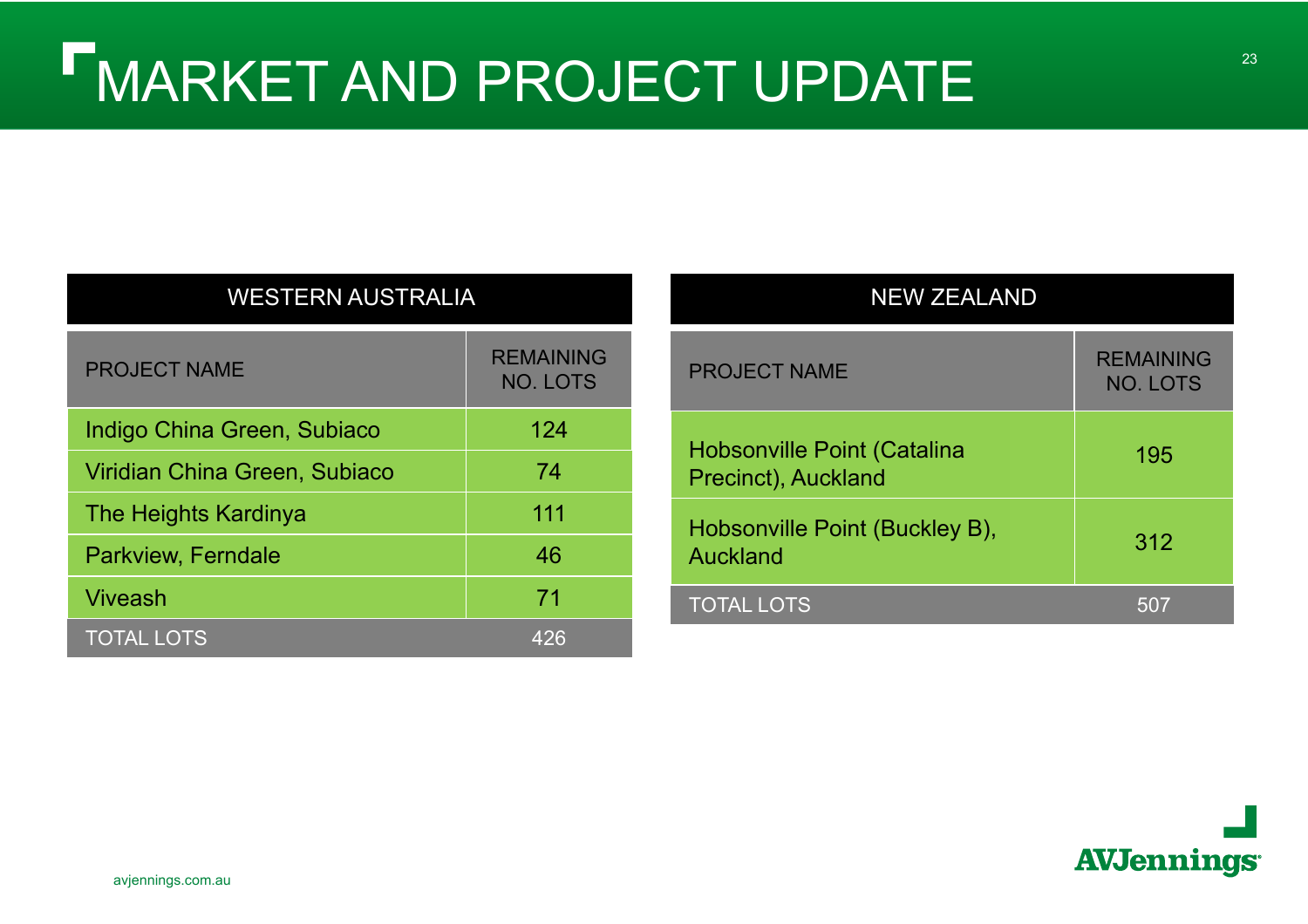### Г PIPELINE

- $\mathcal{C}$  Business model well placed to meet current challenges and opportunities
- $\mathcal{C}$  Work in progress levels mean we will have product to meet market demand
- $\mathbb{R}^{n\times n}$  Continued focus on production efficiency gains to shorten the working capital cycle
- $\overline{\phantom{a}}$  WIP increased in 1H16, consistent with our expectations, reflecting seasonal uplift in production

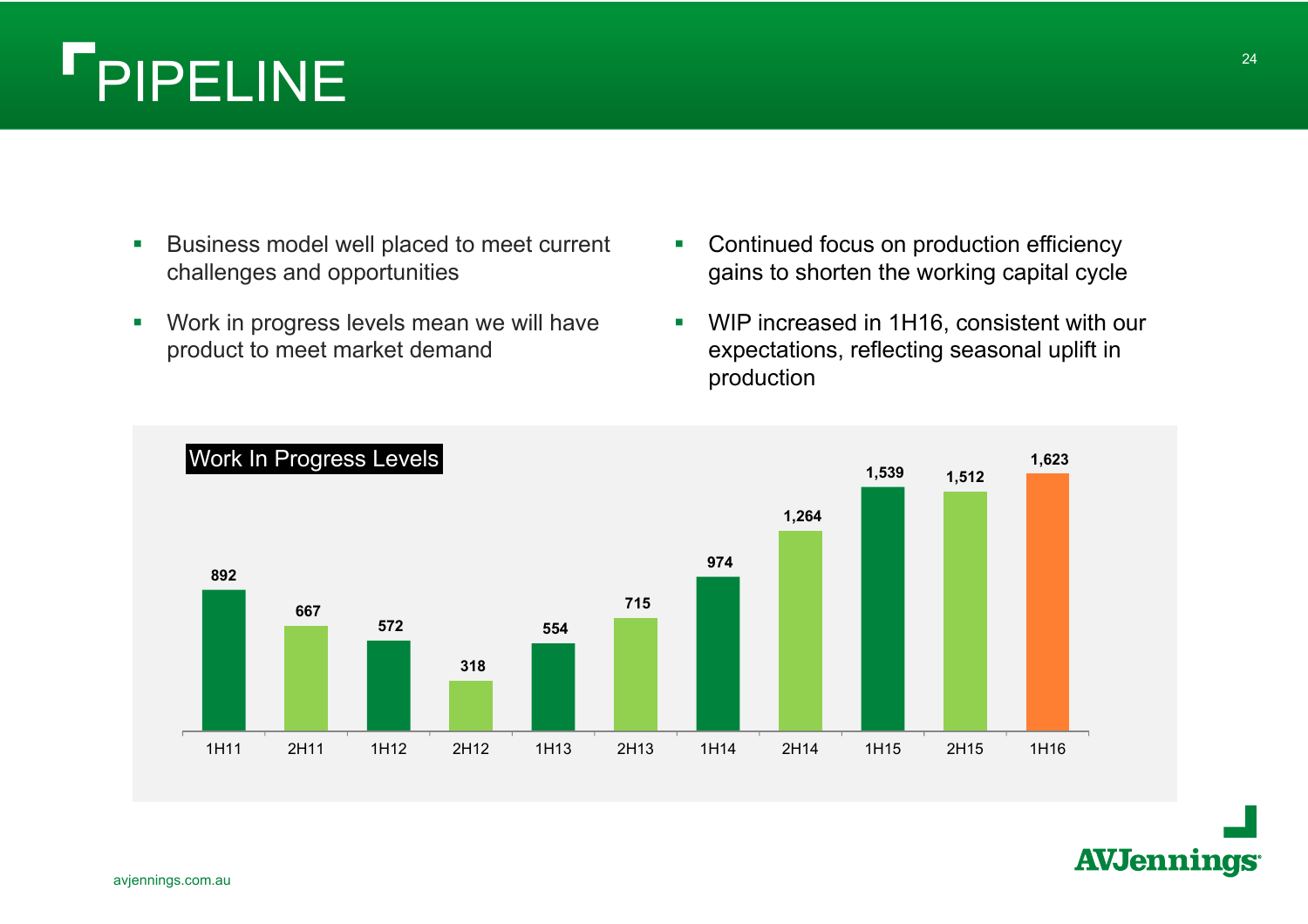# PIPELINE (CONT…)

- $\blacksquare$  Strong production pipeline supported at the front-end by a rolling acquisition programme of appropriately zoned land
- $\mathcal{C}$  Majority of projects, including sites acquired within the last 12 months, are under (or will within 12 months enter) active production:
	- 'Arcadian Hills', Cobbitty and 'Argyle at Elderslie' NSW continue to perform strongly, generating good margins with new stages at each underway
	- Development of a major new stage recently commenced at 'Magnolia', Hamlyn Terrace NSW
	- Acquisition of the remaining 50% interest in 'Argyle at Elderslie' NSW should significantly boost second half revenue and margin
	- Contract signings and selling prices continue to firm in Brisbane, Caloundra and Coomera with new stages underway at 'Creekwood' and 'Big Sky'
	- Construction of first phase of 'Waterline Place', Melbourne well underway with first revenue to flow early next calendar year
	- Development work to commence on Wollert Australian Super joint venture land this calendar year
- $\mathcal{L}_{\mathcal{A}}$  Acquisitions have seen total lots under control grow from 10,198 in FY15 to 10,436 in 1H16 despite increased production and sales activity
- $\overline{\phantom{a}}$ AVJ is well positioned for future growth and profitability.





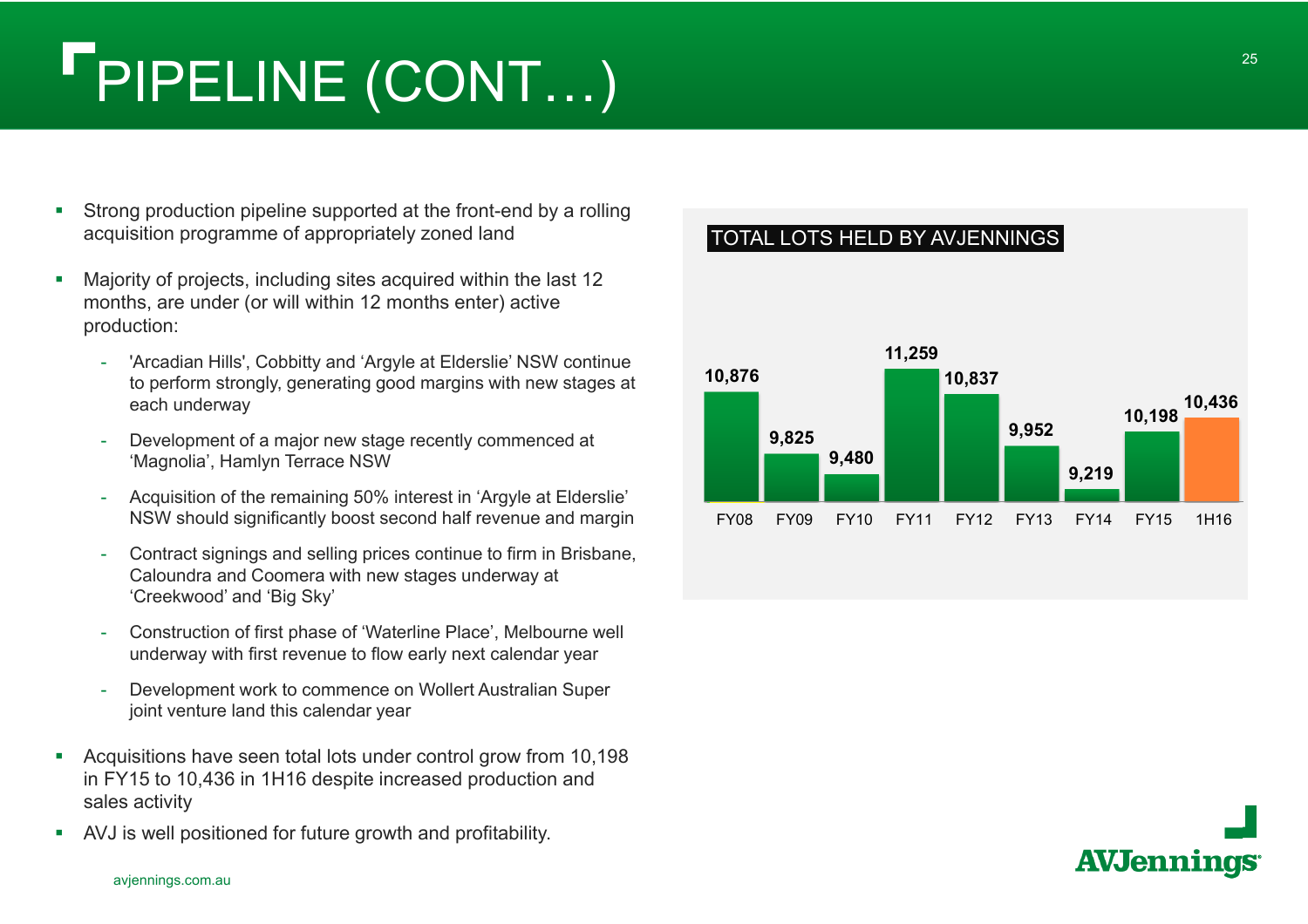# FUNDAMENTALS REMAIN STRONG

- **Increasing population**
- ٠ Interest rates at historic low levels and expected to remain low
- **Employment outlook remains** stable
- $\mathcal{L}_{\mathcal{A}}$  Continued focus on business improvement: brand, people, product and strong systems. -



*Sources:*

 *ABS, Australian demographic statistics, estimated resident population, June 2015; Statistics NZ, estimated resident population for regional council areas, Auckland, November 2015*

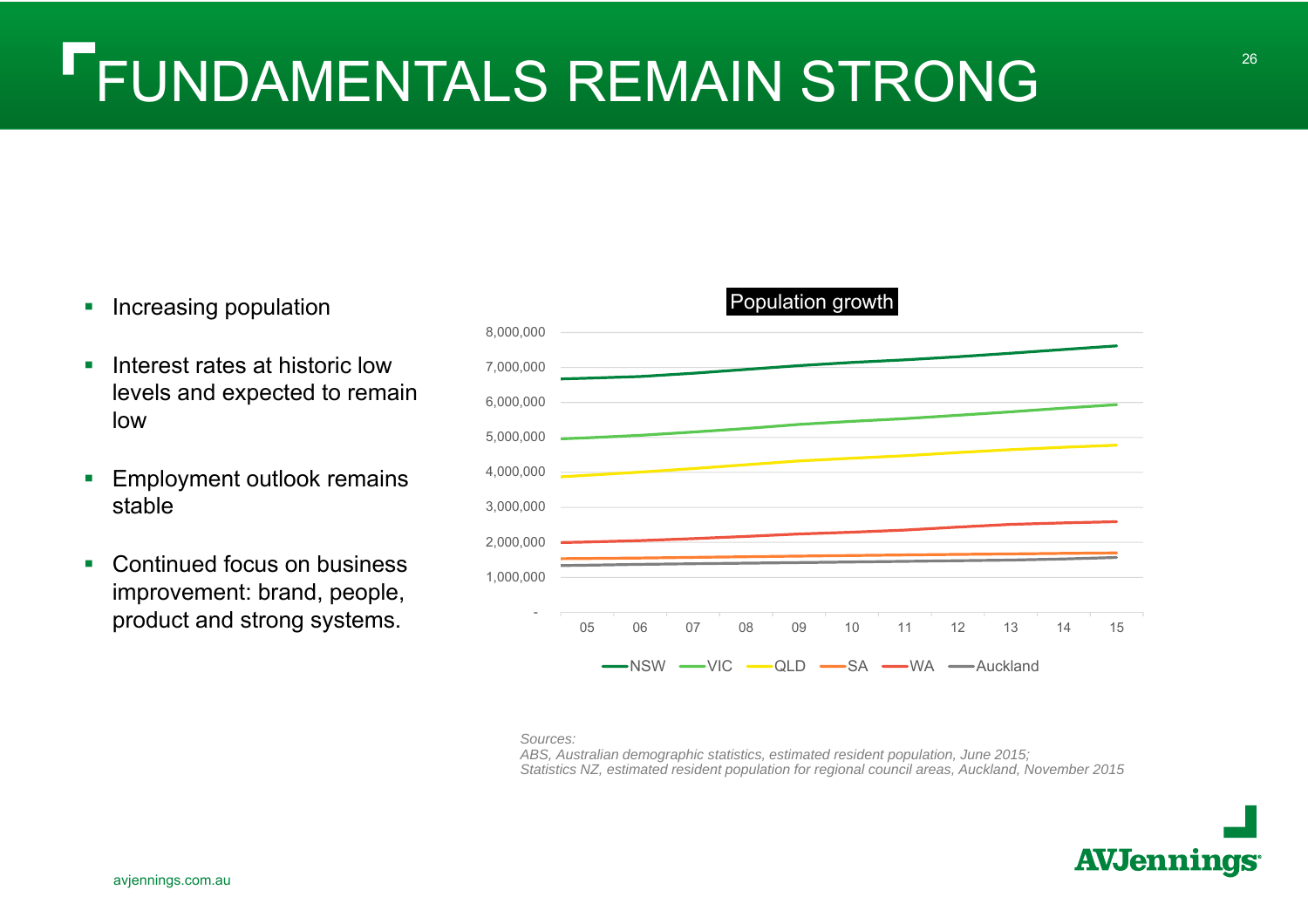### **IT** APPENDICES



avjennings.com.au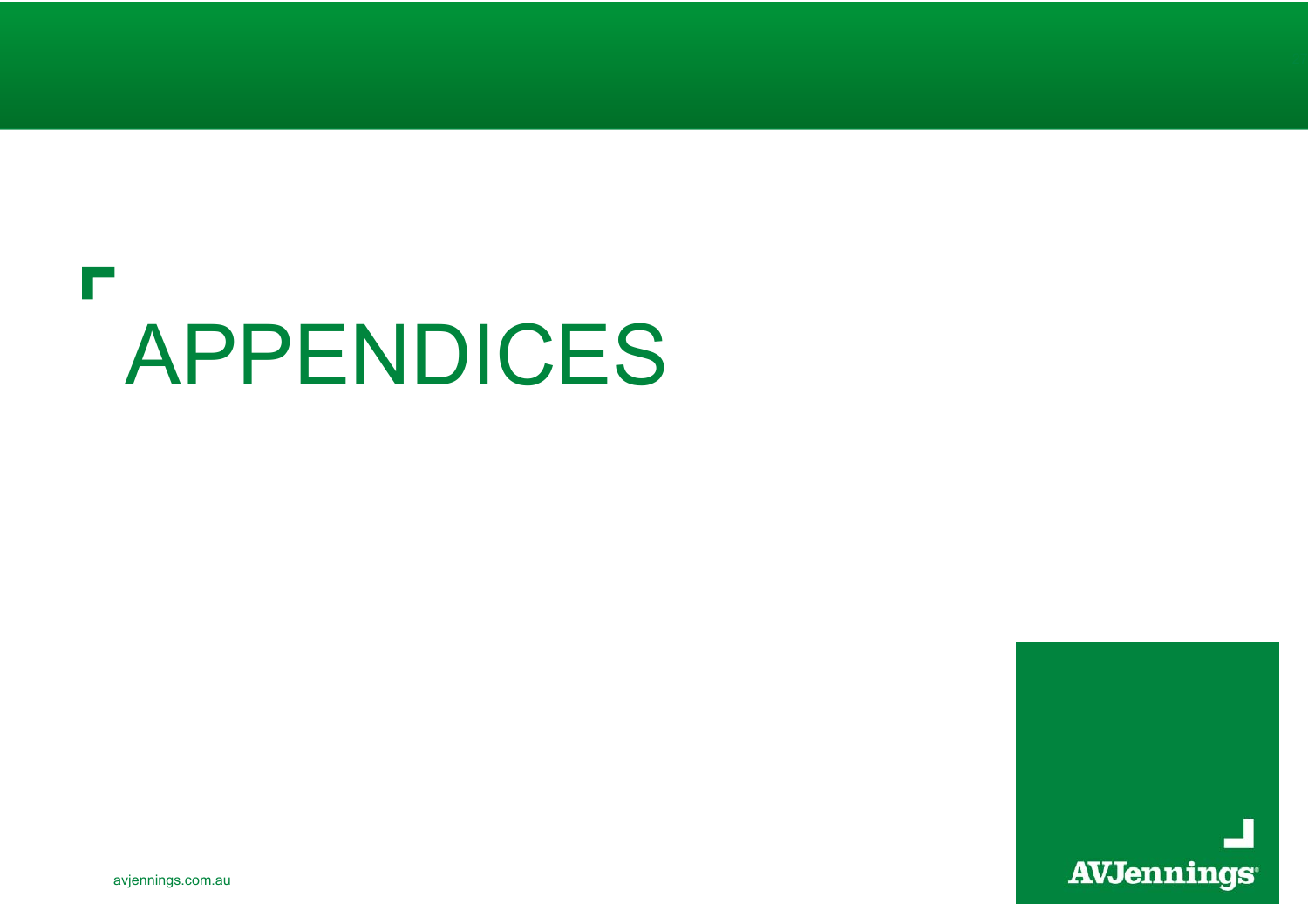|                                                     |             | <b>FULL YEAR</b> |             |             |             |             |             |             |        |  |  |
|-----------------------------------------------------|-------------|------------------|-------------|-------------|-------------|-------------|-------------|-------------|--------|--|--|
|                                                     | <b>FY08</b> | <b>FY09</b>      | <b>FY10</b> | <b>FY11</b> | <b>FY12</b> | <b>FY13</b> | <b>FY14</b> | <b>FY15</b> | 1H16   |  |  |
| Total settlements (units)                           | 1,846       | 1,841            | 1,472       | 1,175       | 861         | 829         | 1,254       | 1,538       | 694    |  |  |
| NSW settlements (units)                             | 275         | 245              | 304         | 144         | 110         | 158         | 200         | 493         | 173    |  |  |
| VIC settlements (units)                             | 895         | 1,220            | 523         | 671         | 395         | 186         | 329         | 247         | 151    |  |  |
| <b>QLD</b> settlements (units)                      | 354         | 180              | 381         | 116         | 172         | 121         | 352         | 409         | 268    |  |  |
| SA settlements (units)                              | 322         | 196              | 264         | 182         | 105         | 166         | 138         | 144         | 63     |  |  |
| NZ settlements (units)                              |             |                  |             | 62          | 79          | 198         | 235         | 245         | 39     |  |  |
| Lots under control at end of<br>period <sup>2</sup> | 10,876      | 9,825            | 9,480       | 11,259      | 10,837      | 9,952       | 9,219       | 10,198      | 10,436 |  |  |
| Work in progress (units)                            | 1,025       | 450              | 521         | 667         | 318         | 715         | 1,264       | 1,512       | 1,623  |  |  |
| Work in progress (\$ million)                       | 130.5       | 64.2             | 45.4        | 95.2        | 61.9        | 72.1        | 127.3       | 158.5       | 153.5  |  |  |
| Revenue from settlements<br>$($$ million)           | 347.1       | 345.1            | 248.8       | 195.5       | 182.3       | 152.2       | 244.4       | 308.8       | 185.7  |  |  |
| Land Payments (\$ million)                          | 151.9       | 27.8             | 47.8        | 38.1        | 68.0        | 28.4        | 53.9        | 68.1        | 131.6  |  |  |

1. Excludes Contract Building Division sold to Sekisui House Australia in August 2010

2. Includes some contracts where revenue has been recognised on an unconditional contract basis

**AVJennings**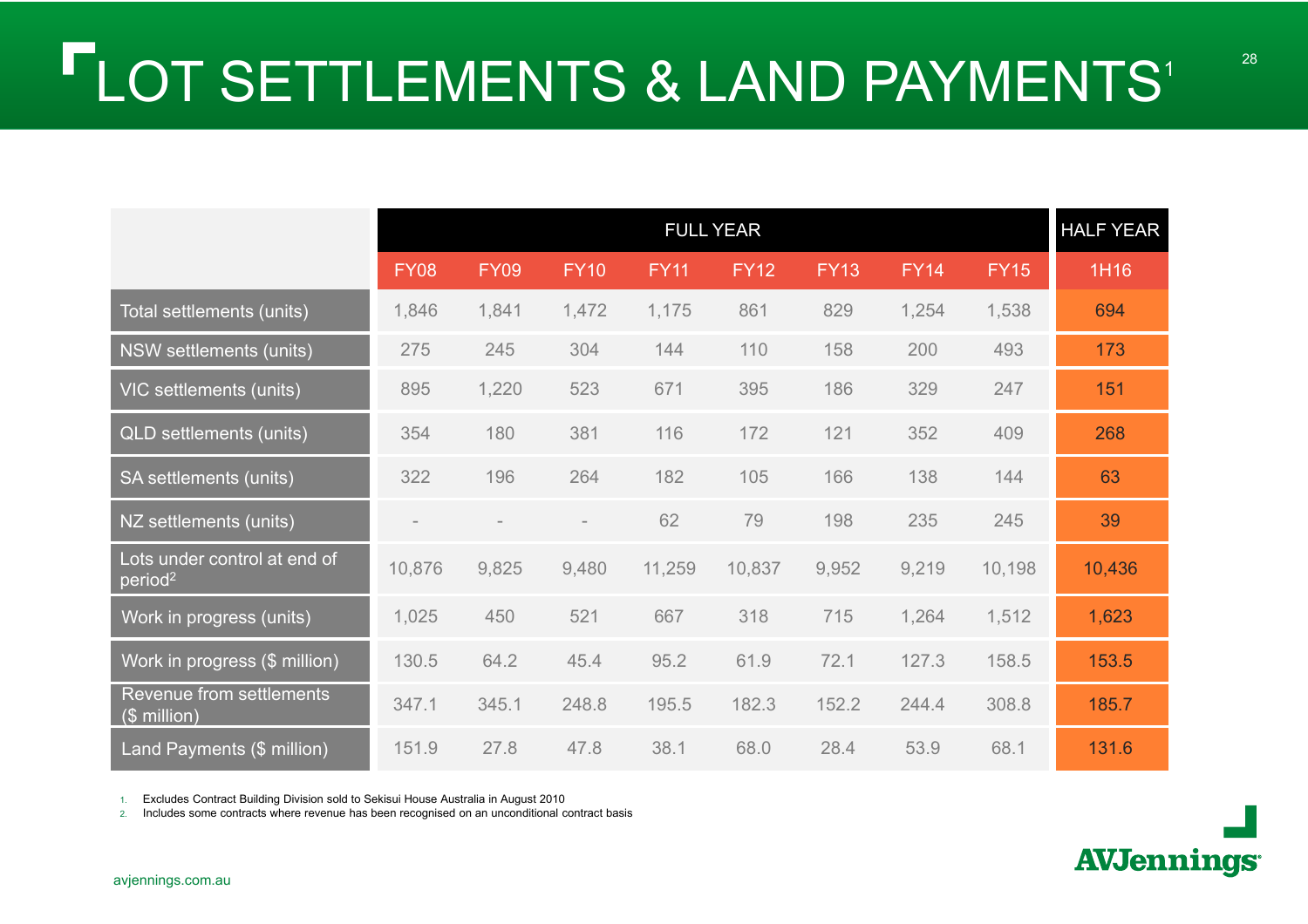# PIPELINE

| Halpine Lake, Mango Hill<br>151                                                                                        |  |
|------------------------------------------------------------------------------------------------------------------------|--|
|                                                                                                                        |  |
| Creekwood, Caloundra<br>271                                                                                            |  |
| Glenrowan, Mackay<br>177                                                                                               |  |
| <b>Essington Rise, Leichardt</b><br>60                                                                                 |  |
| Nottingham Square, Calamvale<br>$\overline{9}$                                                                         |  |
| Villaggio, Richlands<br>52                                                                                             |  |
| QUEENSLAND<br><b>Bethania</b><br>116                                                                                   |  |
| <b>Elysium, Noosa Heads</b><br>$\blacktriangleleft$                                                                    |  |
| <b>Big Sky, Coomera</b><br>167                                                                                         |  |
| <b>Bridgeman Downs</b><br>60                                                                                           |  |
| Argyle, Elderslie<br>387                                                                                               |  |
| <b>Magnolia, Hamlyn Terrace</b><br>399                                                                                 |  |
| <b>Spring Farm (South)</b><br>221                                                                                      |  |
| <b>Spring Farm (East)</b><br>540                                                                                       |  |
| NEW SOUTH WALES<br>Ravensworth Heights, Goulburn<br>75                                                                 |  |
| <b>Seacrest, Sandy Beach</b><br>123                                                                                    |  |
| <b>Arcadian Hills, Cobbitty</b><br>290                                                                                 |  |
| <b>Cobbitty</b><br>206                                                                                                 |  |
| <b>Lakes Edge, The Ponds</b><br>$\overline{4}$                                                                         |  |
| <b>Boundary Road, Schofields</b><br>27                                                                                 |  |
| 595<br>Warnervale                                                                                                      |  |
| <b>Lyndarum North, Wollert</b><br>151<br>the company of the company of the                                             |  |
| <b>Wollert JV</b><br>1,820                                                                                             |  |
| <b>Lyndarum, Epping North</b><br>33                                                                                    |  |
| <b>VICTORIA</b><br><u> 1989 - Johann John Stone, markin sanadi kara</u><br><b>Arlington Rise, Portarlington</b><br>187 |  |
| <b>Hazelcroft, Doreen</b><br>274                                                                                       |  |
| 691<br><b>Waterline Place, Williamstown</b>                                                                            |  |
| <b>Pathways, Murray Bridge</b><br>53<br>≤                                                                              |  |
| <b>SOUTH</b><br>AUSTRALI<br><b>River Breeze, Goolwa North</b><br>80                                                    |  |
| <b>St Clair, Cheltenham JV</b><br>606                                                                                  |  |
| <b>Eyre at Penfield</b><br>1,660                                                                                       |  |
| Hobsonville Point (Catalina Precinct), Hobsonville<br>195<br><b>NZ</b>                                                 |  |
| <b>Hobsonville Point (Buckley B)</b><br>312                                                                            |  |
| <b>Indigo China Green</b><br>124                                                                                       |  |
| <b>WESTERN</b><br>AUSTRALIA<br><b>Viridian China Green</b><br>74                                                       |  |
| <b>The Heights Kardinya</b><br>111                                                                                     |  |
| <b>Viveash</b><br>71                                                                                                   |  |
| <b>Parkview, Ferndale</b><br>46<br>10,419<br>TOTAL NO. OF REMAINING LOTS                                               |  |

*Total No. of Remaining Lots does not include 17 remnant lots*

avjennings.com.au

■ Note that it is not possible for the reader of this briefing to calculate the remaining number of lots from year to year because that number is a product of not *only lots purchased and settled, but also changes in stage reconfiguration.*

**AVJennings**